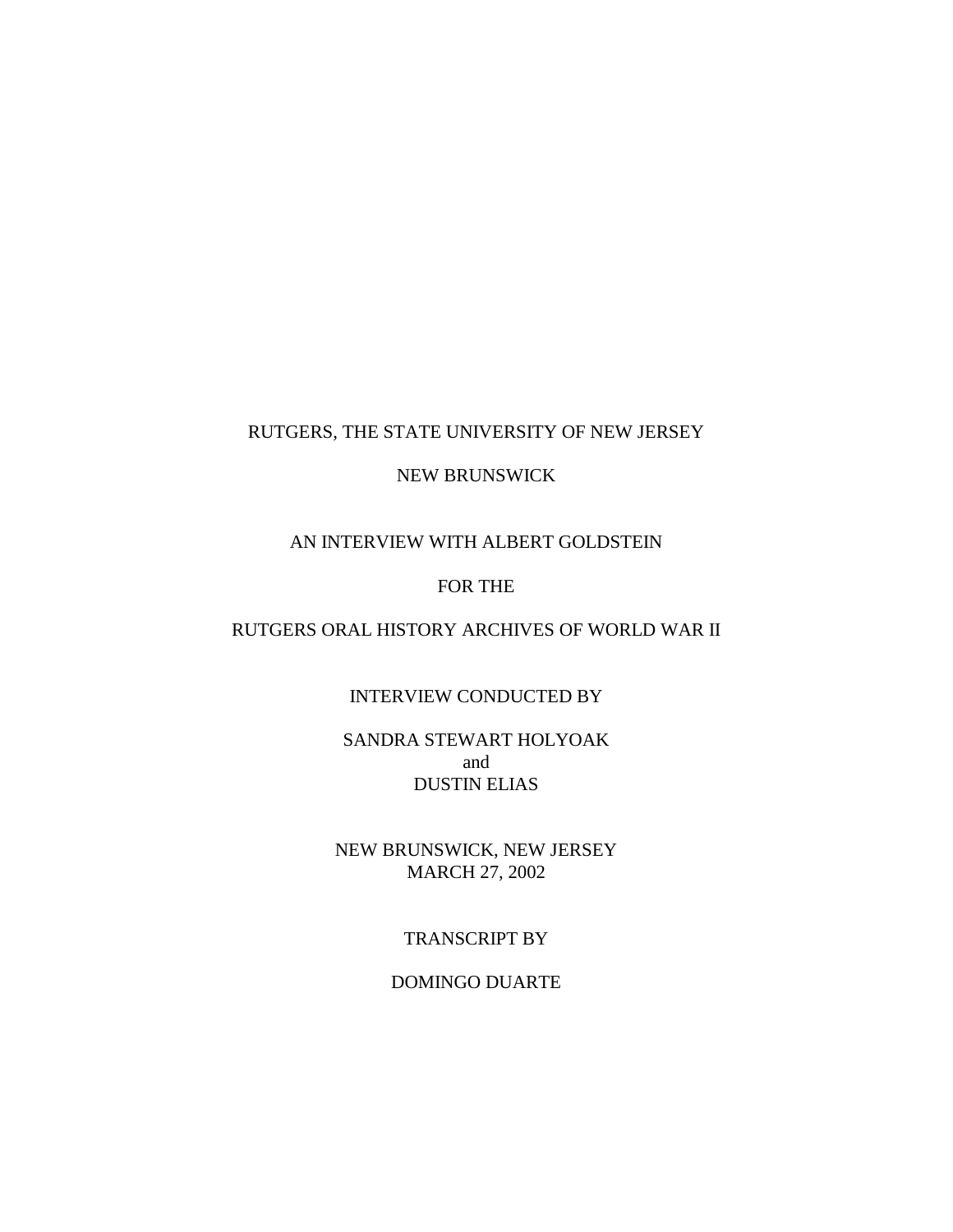Dustin Elias: This begins an interview with Albert Goldstein on March 27, 2002, in New Brunswick, New Jersey. Mr. Goldstein, good morning.

Albert Goldstein: Good morning.

Sandra Stewart Holyoak: The interview is being conducted by Dustin Elias and Sandra Stewart Holyoak.

DE: Mr. Goldstein, I will let you begin by discussing your parents. Can you tell us a little bit about them? Where is your father from?

AG: My father was born in Poland, 1896. He came to this country, with his mother and I think it was three siblings, in 1900, I believe it was. It may have been [18]98 or [18]99, I'm not really sure about that one. His father and older brother had preceded them by a couple of years, which was a common practice at that time, with trying to establish roots and find a job and housing, and then, they moved here, came in through Ellis Island, and the name was not changed there. The name, as I understand, was changed in Europe, I think by virtue of trying to avoid the Czar's draft, which makes me from a Cossack draft-dodging heritage of some sort, but this, again, was not uncommon and they immigrated through Hamburg and [took] steerage passage across. Interestingly enough, just by way of commentary, the family left, at night, secretly. If [it] … had been known that they were planning to emigrate, more envious neighbors would have reported them to the police and prevented that. The only one who knew was a very good friend, who was a neighbor. … My grandmother's sewing machine was left with her. That was a prized possession. She was a very good seamstress, apparently, and very good [at] embroidery. There are a couple of pieces [that] are still in the family and still used; among others, we'll use one tonight. [Editor's Note: Mr. Goldstein is referring to the first night of Passover.] It will be a *matzah* cover for the *Seder*. They lived in New York, the Lower Eastside. My grandfather was a mason, primarily a bake oven mason. That was a specialty of his, at any rate, and this constituted the busiest time of the year for him, because this is the only time of the year when bake ovens were allowed to cool. Everybody was eating matzo for the week which had been prepared previously, and so, there was no bread being baked and he was busy at, of course, Passover. The family language was Yiddish. My grandmother never learned English. They lived in an area of New York, which bordered an Italian district, which, in itself, bordered the East River. Hence, it was necessary, if the kids wanted to go swimming, to negotiate the Italian district, which led to more than one running fight. Dad, being hobbled by a knee which had been apparently damaged by a wagon while he was still a youngster in Poland, had to rely on another elder brother, after whom I'm named, to protect him in these running fights. Apparently, my Uncle Al learned how to fight real well; he wound up being a divisional boxing champion during the First World War. [laughter] I know very little about the schooling that my father had, other than the fact that you did … not want the teacher to complain about you and send a note home. The punishment at home was worse than the punishment in school. He did finish, apparently, the eighth grade. He did not finish high school and eventually, got … a job in a beer testing laboratory that tested for the strength of the alcohol strength of the beer. There were a number of breweries in the area, … which led to his working in the dye industry when, during the war, the supply of dyes from Germany was cut off. Many of these breweries … became dye houses, which, in itself, led to his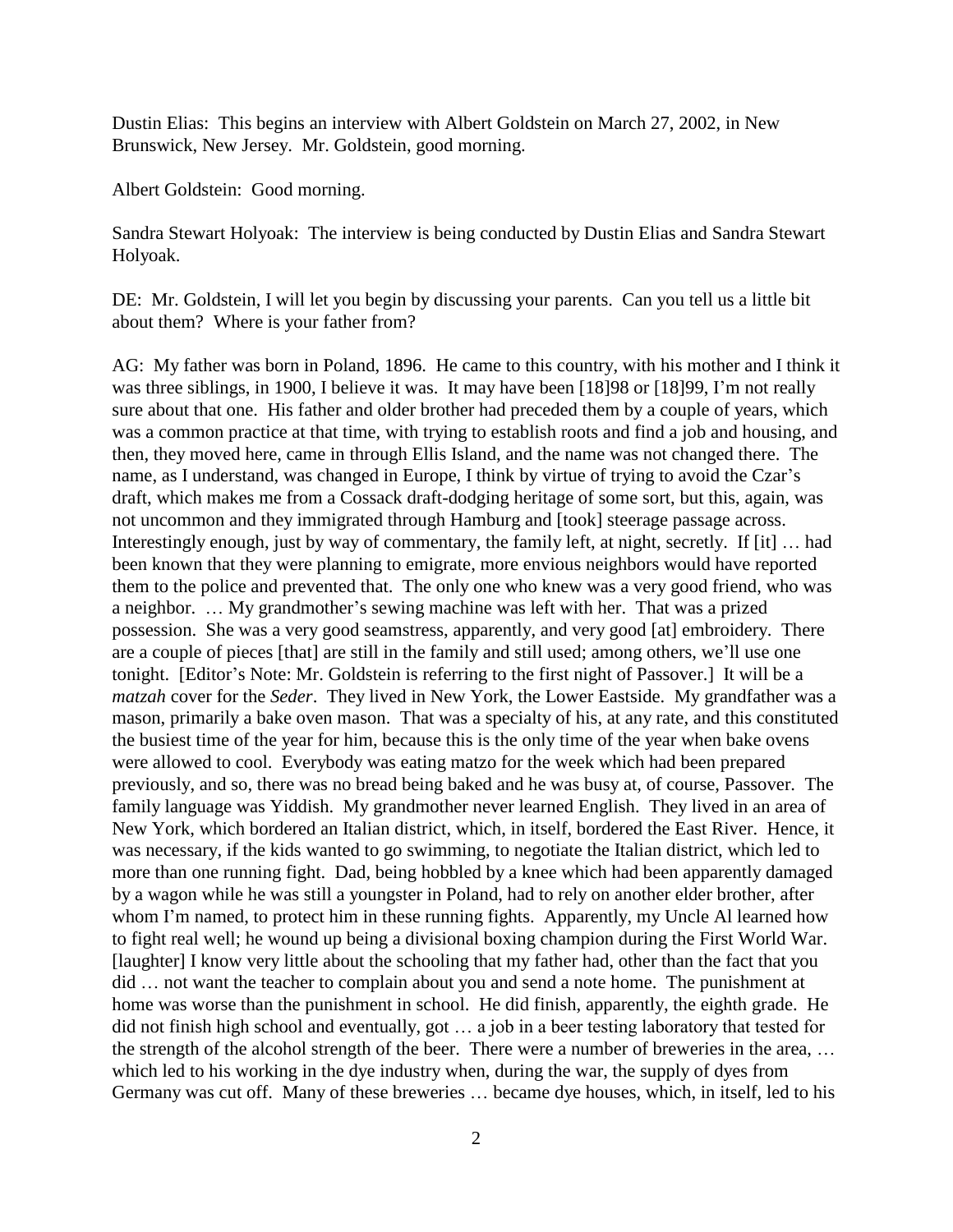further study of chemistry at Cooper-Union, from which he did not graduate, either, and he was working for a firm in New York, (AB Dick?), which existed up until fairly recently. Eventually, he got transferred out to Chicago and, from Chicago, back to New York, where he met my mother, who was working as a secretary for the same firm. He then, eventually, … [was] one of four partners who set up a company to make dyes in Newark, Adco Chemical, … which was eventually purchased by Calco Chemical, which, in itself, was purchased by American Cyanamid, etc., down the line. The fact that they were purchased by Calco and the fact that they made, apparently, the best of a particular dye that was going, led directly to his transfer to Bound Brook and the fact that we were not severely impacted by the Depression. His skill in the dye industry led to that.

SH: Can you tell us a little bit about your mother?

AG: My mother, truthfully, background, I … know very little. She was born in New York. There were three children in the family, one brother, she and a sister. I think she was the eldest, but I'm not positive, and standard schooling, whatever that was. She eventually did become a secretary, met Dad and was married fairly late, late twenties, something on that order.

SH: Had her family immigrated to this country?

AG: Oh, ... I'm sorry, they came from Germany. Whether or not they [her mother's parents] were married before that, before they came over, I have no idea. I guess I have to go ask my sister what was going on. She seems to know more about that than I do, … but my grandfather on my mother's side was a tailor and, eventually, they eventually wound up in an apartment, part apartment, part shop, on the Grand Concourse in New York, when the Grand Concourse was still reasonably grand. What it's like now, I have no idea, but I think you require a degree in Spanish before you can go near there. I know that she was relatively active in sports, such as they were for women at that time, had an interesting group of women friends and they stayed together, really, until she died or until they all died, or one of the two. They got together a couple of times a year.

SH: Was she from a large family?

AG: No. There were three children.

SH: Did any of your father or mother's relatives serve in World War I?

AG: My Uncle Al served in World War I. I do not know what branch of the service. I assume it was infantry and, whether or not he saw combat, I have no idea. My aunt's husband, Arthur, did serve in World War I. My recollection, and it's amazing how fuzzy things can get, is that he was a photographer and, more than that, I do not really know. We didn't get into that very much. We didn't see them too often, because we were out here; they were all in New York.

SH: When your mother and father married, where did they settle? Where was their home?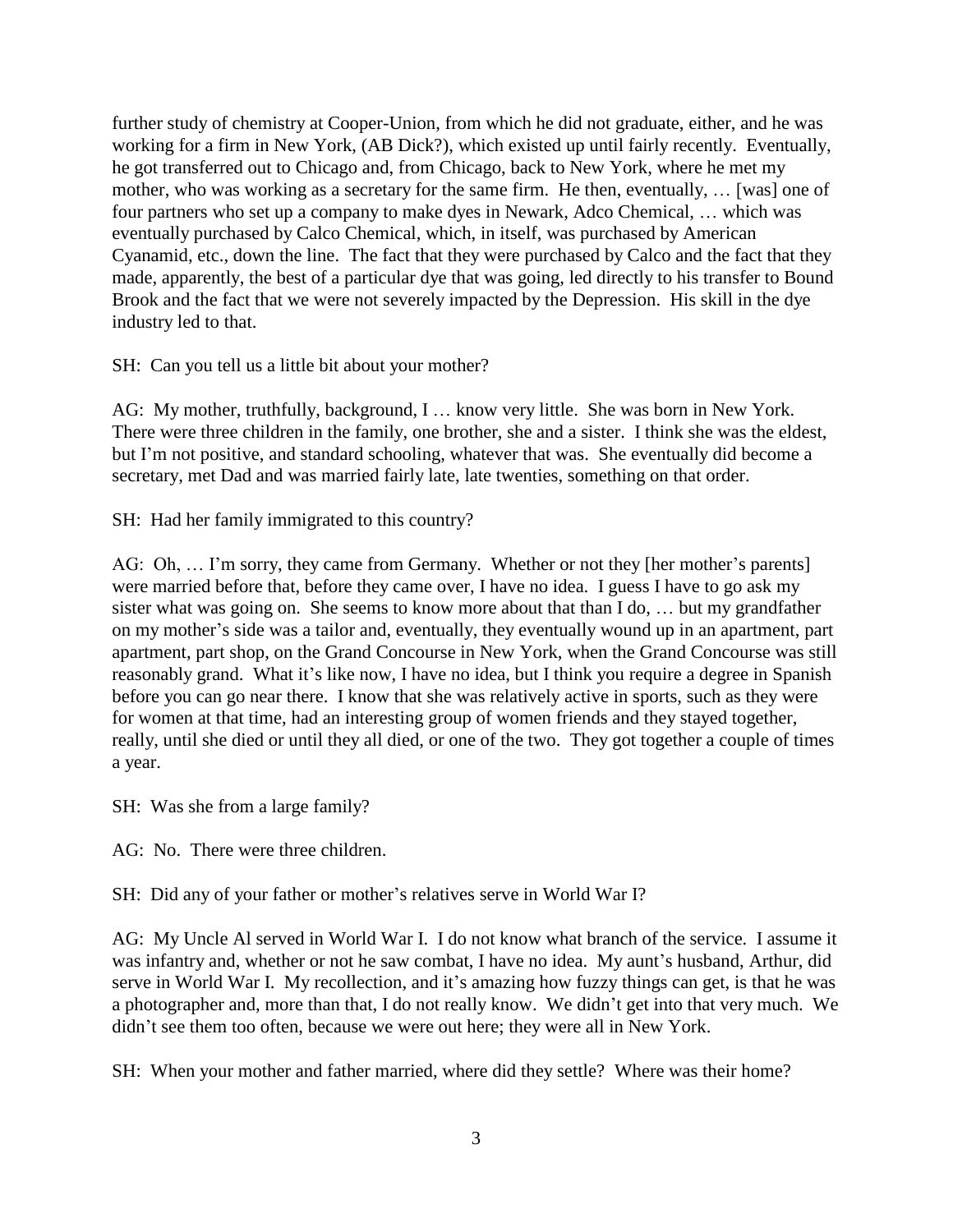AG: They started at, apparently, I believe their first apartment was in Brooklyn. I was born in Brooklyn and it was shortly after that that they set up this company in Newark, in the Ironbound section, and they moved from there to Irvington. ... In Irvington, the only recollections there were, there was a huge hill down near the hospital, … with a creek down at the bottom. You can't find it anymore because the hill seems to have gotten a lot smaller [laughter] and half the street has disappeared by virtue of the Garden State Parkway, as has the creek, and there are only a few leftover memories of that, getting hit on the head with a rock that a playmate tossed down to me.

SH: Where did you begin your elementary education?

AG: I think I had about a half a year of kindergarten in Irvington. Then, we moved and I was in either kindergarten or whatever, in intermediate, in Plainfield. We were in the, whatever it was, east end of Plainfield, and I stayed there until I guess … it must have been the third or fourth grade. The only one I have a sharp memory of is the fifth grade, when we were in the west end of Plainfield. We purchased a home there on Sixth Street, and that's the only sharp memory I have.

SH: You spoke a bit about how your family was protected from the extremes of the Depression, but were you aware of it? Do you have any memories of seeing others affected by it?

AG: No, no. I don't recall seeing any of it in Plainfield, per se; maybe I was just simply not aware. Certainly not in New York, because the only times we went to New York were to visit my grandparents, and then, we drove in through the tunnel and straight on up to the Bronx, no notice of it. Let's face it, I think [at] the time of that, in 1941, I was thirteen, so, it would have passed under my radar very easily, as long as we weren't in a severe problem.

SH: Before Pearl Harbor, what were some of the major events happening either here or overseas?

AG: The only ones that I; well, I'm not going to say that. Fireside Chats, without question, we sat and listened to them and this was a family affair. Actually, I guess there was only one decent radio in the house and this was well before portables and … they were definitely major occurrences. There was certainly news and knowledge of the anti-Semitic activities of the Germans, of the treatment of Jews in concentration camps. This showed up on the news. It certainly showed up in *Reader's Digest*. I don't recall any more definitive reading material, other than that. The newspaper that we had routinely was the *Plainfield Courier* and that wasn't a major item for them.

DE: Did your parents agree with FDR's policies? I am assuming, they did, since you all sat down to listen to the Fireside Chats.

AG: Oh, yes, yes, yes. There was no question that the feeling in the household was pro-Roosevelt. I'm not sure that everybody agreed with everything that he did. Certainly, I would expect there was unhappiness with his activity or his decisions with regard to immigration of the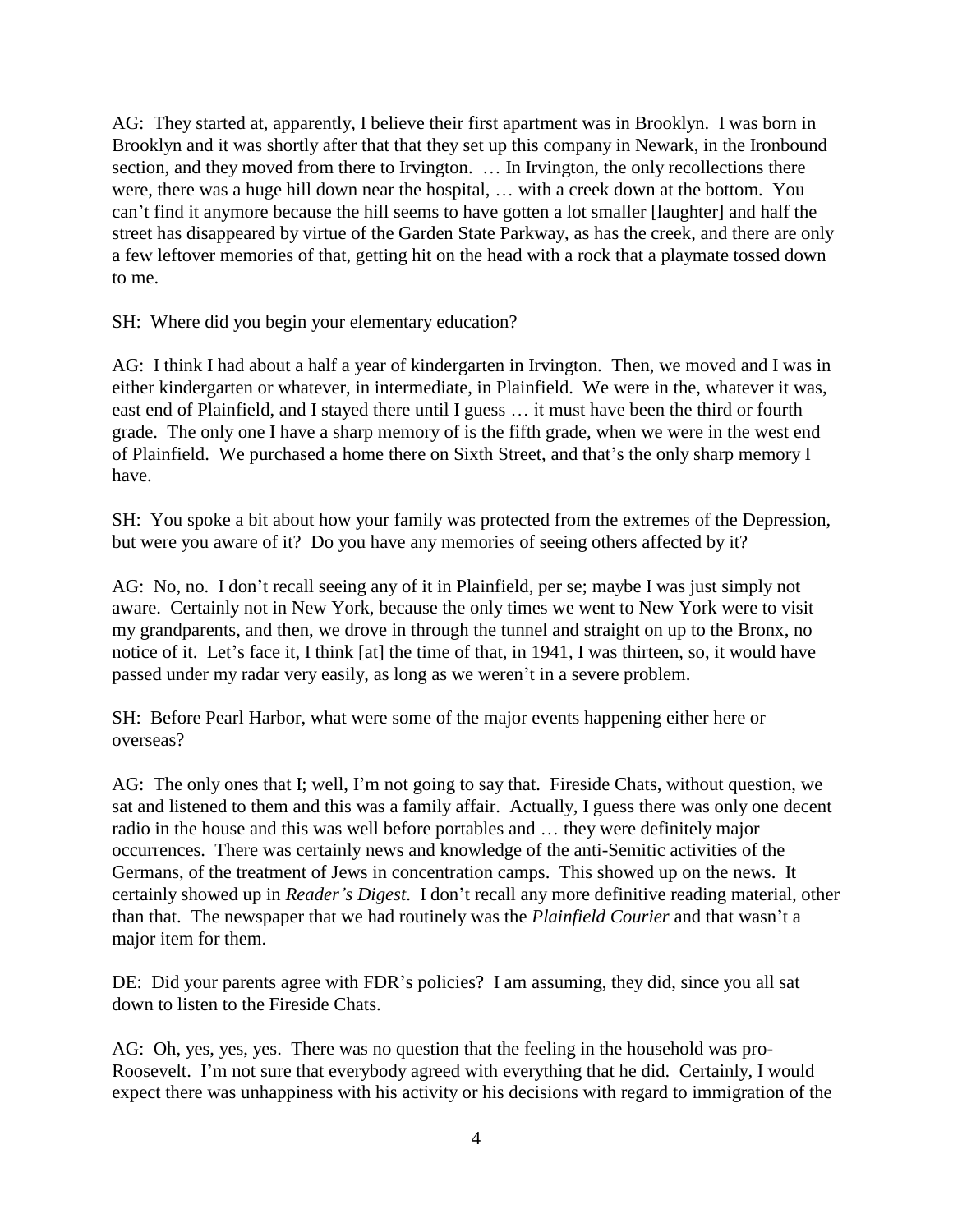Jews on the SS *St. Louis*, you know, things of that sort, but [in] the overall, yes. … I do recall that there was significant level of concern over the speeches and activities of Father [Charles E.] Coughlin, of Walter Winchell, of the activities of the Klan. All of these were known to me at that point. There's no question and the fact that anti-Semitism was relatively strong was something that was made known. You found out about it real quick.

DE: Were your parents actively involved politically? Were they active locally or were they part of a political organization?

AG: Political organizations, no, they were not. They were both involved with … local chapters, at least, of national, I think, primarily, Jewish organizations. My mother was active in the National Council of Jewish Women and I think that was the major one at that time. The others have become stronger since, and that one, I don't even know if it exists. ... Both of them were heavily involved in the temple and continued to be so right up to their deaths. Anti-Semitism, at that time, was a very strong force. It got me beat up on a couple of occasions. Well, [in] fifth grade, it finally came down to the point where there was a concerted decision that, "This Jew-boy had better learn how to use his fists," because I was going no place with that gauntlet, … on either side, of classmates and the toughest of the bunch being up at the far end and they were not going to let me through that line. I think I put up a … good enough fight, so that, after that, there was no argument. Also, that I wound up on the wrong end of that. [laughter] Another one, in the next grade or so, [there were] some remarks from a classmate that I decided, "Hey, [I] don't like those." Somebody else helped me get home.

### SH: What about *Bund* activity?

AG: It was common in Plainfield. There's a strong feeling that … our high school … German teacher was a *Bund*-ist. It was known that his sons were … and they held meetings and so forth, but we didn't have any direct effect. Once the war started, … the Germans were on the other side of the conflict, which was the end of that. The *Bund* was disbanded. … I think, I know, some of the people in the area were interned.

#### SH: They were German.

AG: Or Germanic, of German origin, yes, and had been strong or active *Bund*-ists. I think it was at that point that people like Father Coughlin finally got the word and shut up, and so, that was the status after '41. Up to '41, there really had been no great activity. I don't even recall that there was no great preparation for war. We presumably were staying out of it, though, we did know about the lend-lease program and I know that. I assume it's *ex post facto*, that I know more about it than I did at that time, though I was aware of it. Sunday, December 7th, my recollection is that we were outside working on the car when we heard the news. I was too young to enlist, but some of the kids in high school did enlist almost immediately. It caused a variety of activities. Our grandfather was living with us at that time, my grandmother had passed away and Dad's parents had long since passed away. My sister, being two, three years younger than I, three I think it is, was so young, which limited … some of the activities that I could get directly involved in. The way in which the area was organized was that Dad wound up being an air raid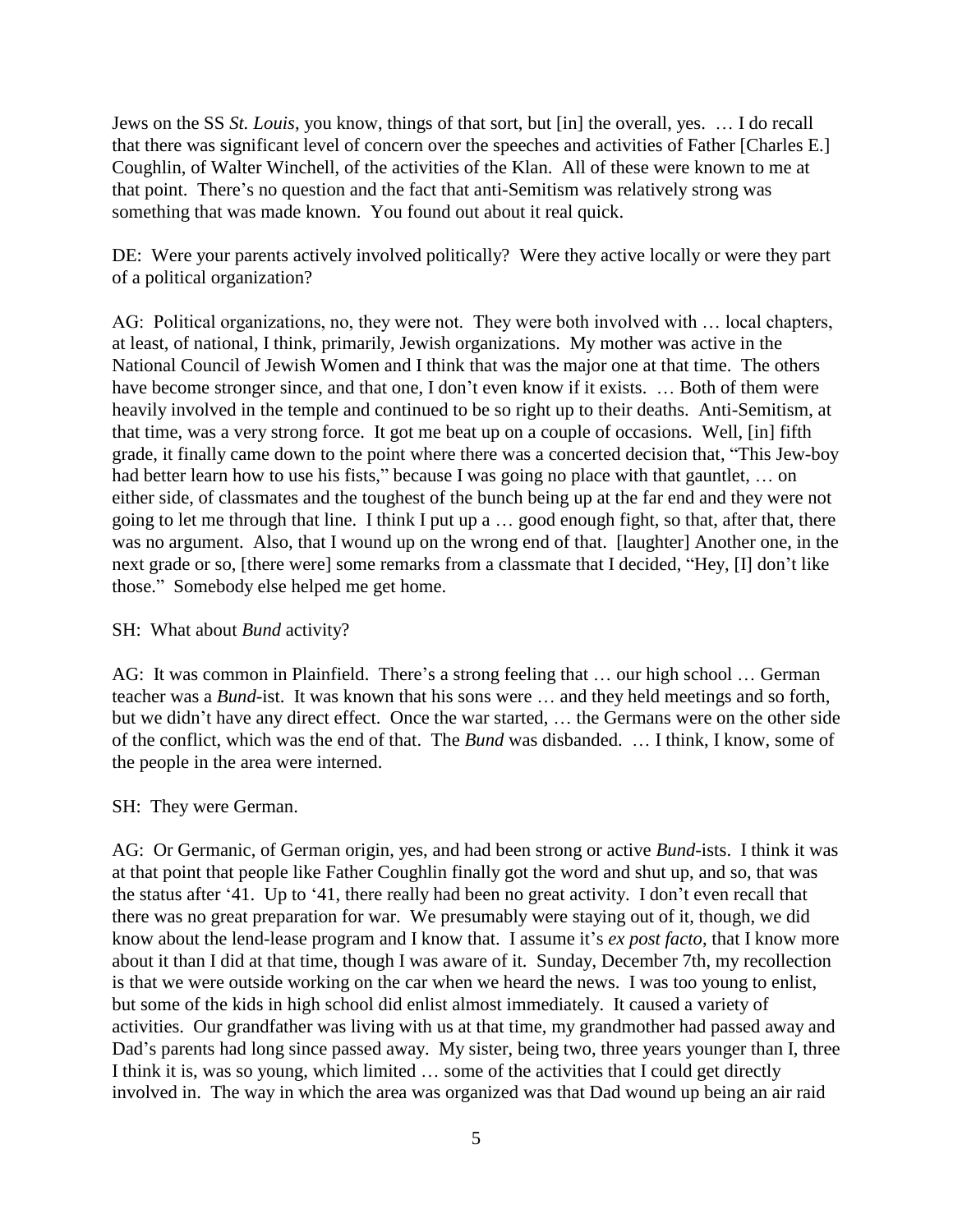warden. God knows what air raid wardens were ever supposed to do, but he was an air raid warden and had a nice white helmet. I haven't the vaguest idea what my mother was doing in this regard, but I just don't have any recollection.

#### SH: Do you remember rationing?

AG: Oh, yes, I'll get there. Thank you for reminding me, though; I can say that I'll get there very easily after you reminded me. In order to provide emergency services, the Boy Scouts, in which I was an active Scout at that time, were organized into Emergency Service Corps and, in the event of an air raid warning, we all had to hustle to get to our assembly point, which, for me, meant cycling halfway across the town, no big deal, and I was happy to do so, eager to do so, except if my parents happened to be out of the house, in which case, because I had a ten-year-old sister and a seventy-odd-year-old grandfather, I was enjoined from participating in that, which troubled me greatly. However, the problem never did come up. Yes, rationing, the only part of it [that] I think really bothered us in any manner was gasoline rationing and I don't quite know what the deal was, except that I think we had a B classification and Dad took the coupons and handed them to the guy down at the gas station at the corner where we always stopped for gas and we never had any problems. How they arranged it, I have no idea, [laughter] no great recollections of any problems. Of course, we had … brownouts and blackouts and whatnot and they tried to keep the glare down, so that tankers wouldn't get torpedoed and we were certainly aware of the fact that there were U-boats out there, trying to stop the [tankers]. The house that we had had originally had a coal furnace. It had been converted to an oil furnace, to an oil burner, and, with the advent of the oil shortages that resulted, I got the assignment to go hike down into Newark one day and go find some grates for the furnace, which is an interesting chore for a fourteen year-old-kid. I had never been in the Ironbound before, but I had no problems. It was very interesting. I found the grates, hauled them home, heavy darned, things and we converted back to coal, which was much more readily available. Converted, built a coal bin in the cellar, and we were in business, which lasted until the end of the war, when oil was available again, and it got converted back to an oil burner, which was a darn sight more convenient. By the end of the war, when I graduated from high school, in '45, and '45 would have made me just seventeen, [I] could have enlisted. The war was coming down to the end. [My] preference was to … go to college, and so, I started here at Rutgers in June or July of '45. Campus was pretty heavily populated by special, you know, military [students].

SH: Returning veterans?

AG: No, no, they weren't veterans. They were, you know, engineering, education.

SH: The ASTP program?

AG: ASTP, thank you. I had completely forgotten that acronym. … The number of … civilians was relatively low and I think … Ford [Hall] was used as a civilian dorm, but I'm not sure. Winants definitely was and ... we played reasonably small schools in football and lost to them, too, [laughter] where the scoreboard was just worked by hand, I know, because I did it.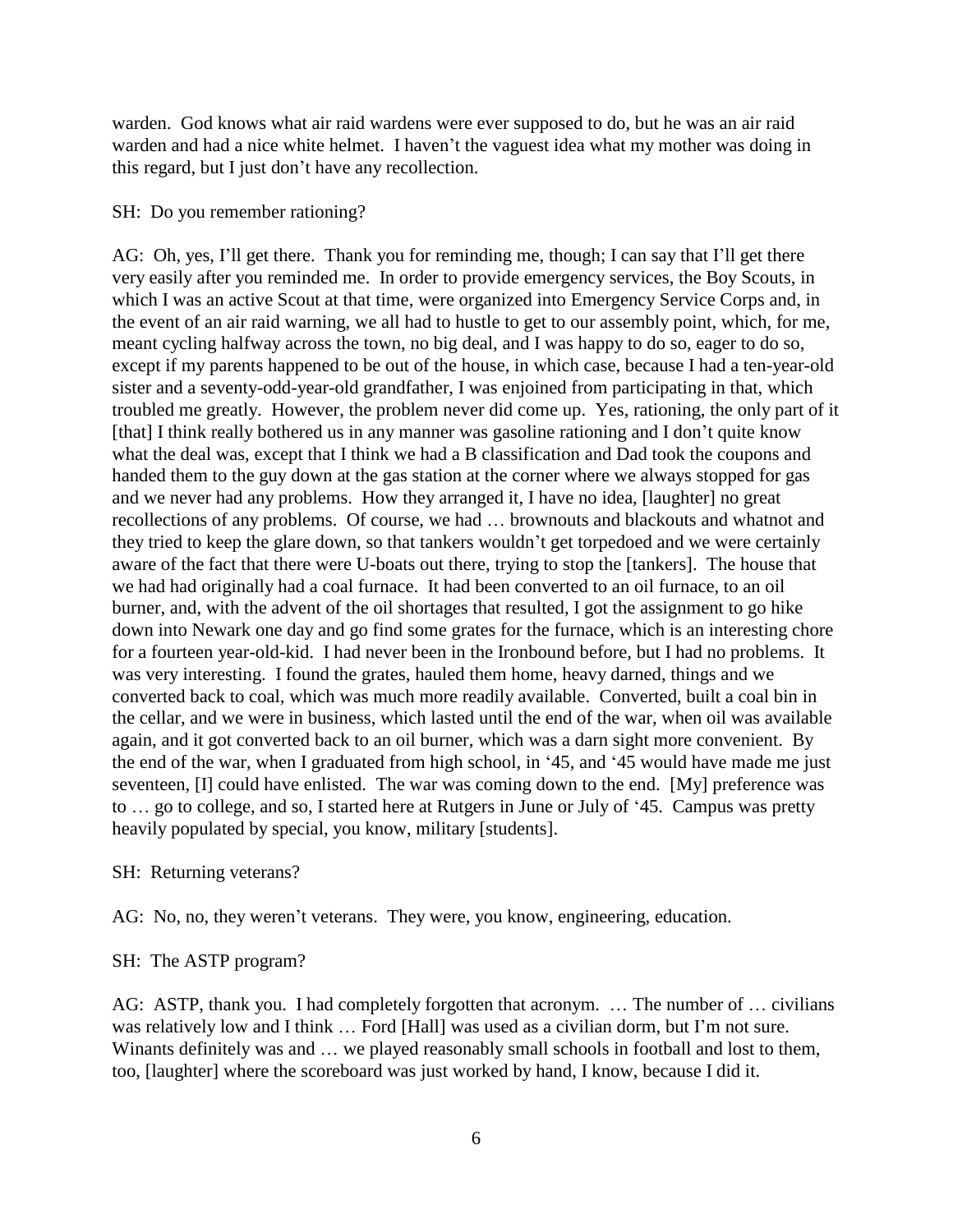SH: To back up a little bit, you started high school in 1941. Had you always thought that you would go to college?

AG: Oh, yes, yes, yes. That was a given within the family and part of the given was, somehow or other the impression was, number one, we had to get through high school; number two, you did not get bad grades. [They] damn well told you [that] you didn't get bad grades. Number three, we get through college and go as far as you can, as is meaningful to you. In my sister's case, that took her to her Master's. That's as far as she wanted to go. She went into teaching. She was … educated in NJC. … In my case, it meant that once I got through here at Rutgers, I wanted to go on to graduate school and, if I could, get a PhD in chemistry, … not that PhD meant an awful lot and not that I was going to stay in academia, because I couldn't stand academic chemists. [laughter] I wanted something more, to me, more exciting.

DE: Did you go to Rutgers because it was close by or was there some other reason?

AG: Oh, yes. Well, the reason was very simple. I got rejected by three other schools. The SATs at that time, … there was a general SAT test and then there were, I think it was three or four different specialized tests given in the afternoon. Each one of [the] three schools, I'm trying to recall, the University of Pennsylvania, MIT and I forget who the third one was, wanted different specialized tests. The result was, nobody got around to agree. As a fourth, I'd applied to Rutgers. Rutgers accepted me. I'm very happy that they did, because I hope it remains as good a school now as it was then. We've got one damned good core curriculum and we had some very good professors.

SH: When you were in high school, did you have a mentor? Your father was involved in chemistry.

AG: No.

SH: You just knew that you wanted to do this.

AG: Yes. This is interesting to me. Physics was not, particularly, because there was too much math. I just didn't enjoy math. Mathematics was not part of it. Engineering, (*cum se, cum sa*?), didn't like it very much. Chemistry was intriguing, somehow or other.

SH: In high school, were you involved in any extracurricular activities?

AG: Well, let's see, in my freshman year, I tried out for the football team. I managed to get on to the B squad of the junior varsity, got into one game, got kneed in the groin and said, "Enough, this is not for me." I went out for tennis and I don't think they ever had a more inept applicant for the tennis team. So, I really didn't go very far with that. Much more, the activities I remember had more to do with the plays that were put on. I was not on the stage, I was back stage and the props and the sceneries and such. That's all that I can remember.

SH: Did any of your friends come to Rutgers from high school?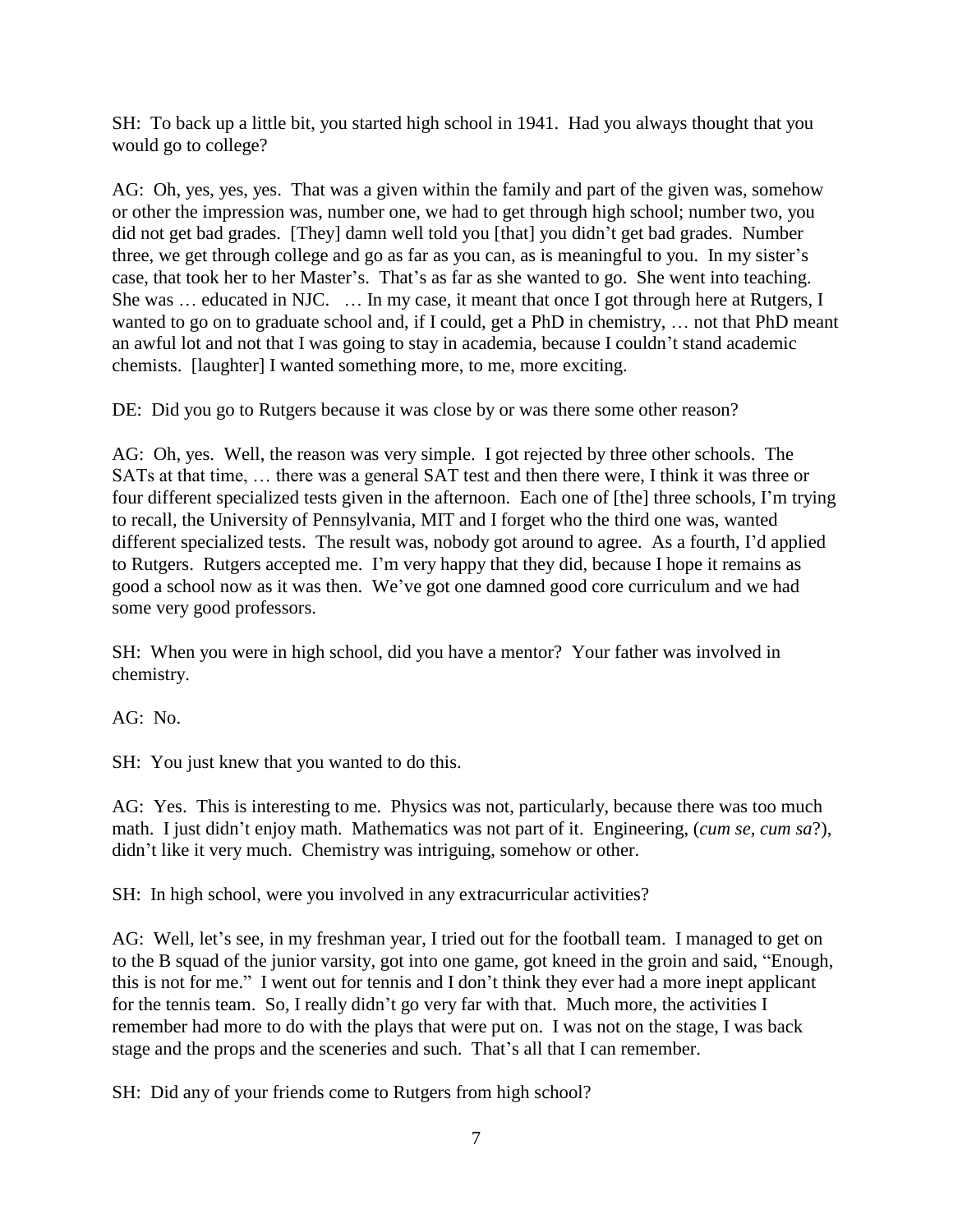AG: Yes. There were three of us [who] were roommates here at Winants. We had a fourth roommate in the suite that we were using and we changed that a couple of times. We all didn't get along with [him], at least that first assignment.

SH: Did you come down to campus for an interview or, when you walked in as a freshman, was that your first time on campus?

AG: I haven't the vaguest. I couldn't tell you at all. … I don't even know what the transport arrangements were at that time. I'm sure I didn't have a car on campus. So, how I got back and forth, I don't know. I do know how my laundry got done, which is by sending it out by mail. This is before laundromats. Most of the meals, I guess, were at the cafeteria, at Winants, the dining hall there, whatever it was, and, if you couldn't take that, then, … what's now the Rutgers Bookstore, directly across Hamilton, was a perfectly awful greasy spoon. There were a couple of others around.

SH: Were there initiations for freshmen at that time?

AG: They had been dropped a year or two before that. We no longer had to wear beanies. We didn't have anything special. The war took care of that pretty quickly.

SH: Did they still have mandatory chapel?

AG: I think so, I think so. I probably slept through that as much ... as I could sleep through any service these days. I'm pretty good at sleeping through sermons.

SH: You started out with chemistry as your major.

AG: Correct.

SH: Who was your favorite professor?

AG: My favorite, bar-none, was William Rieman, analytical chemistry. … It was all wetmethod chemistry and he was a demanding professor, but fair and pleasant. If you weren't working, you had problems with him, but, if you did work at it and you wanted help, he was always there. He was very, very good.

SH: Did you get involved in any extracurricular activities at Rutgers?

AG: I'm trying to recall. I was not [in a] fraternity. My recollection is no.

SH: Was ROTC still in effect?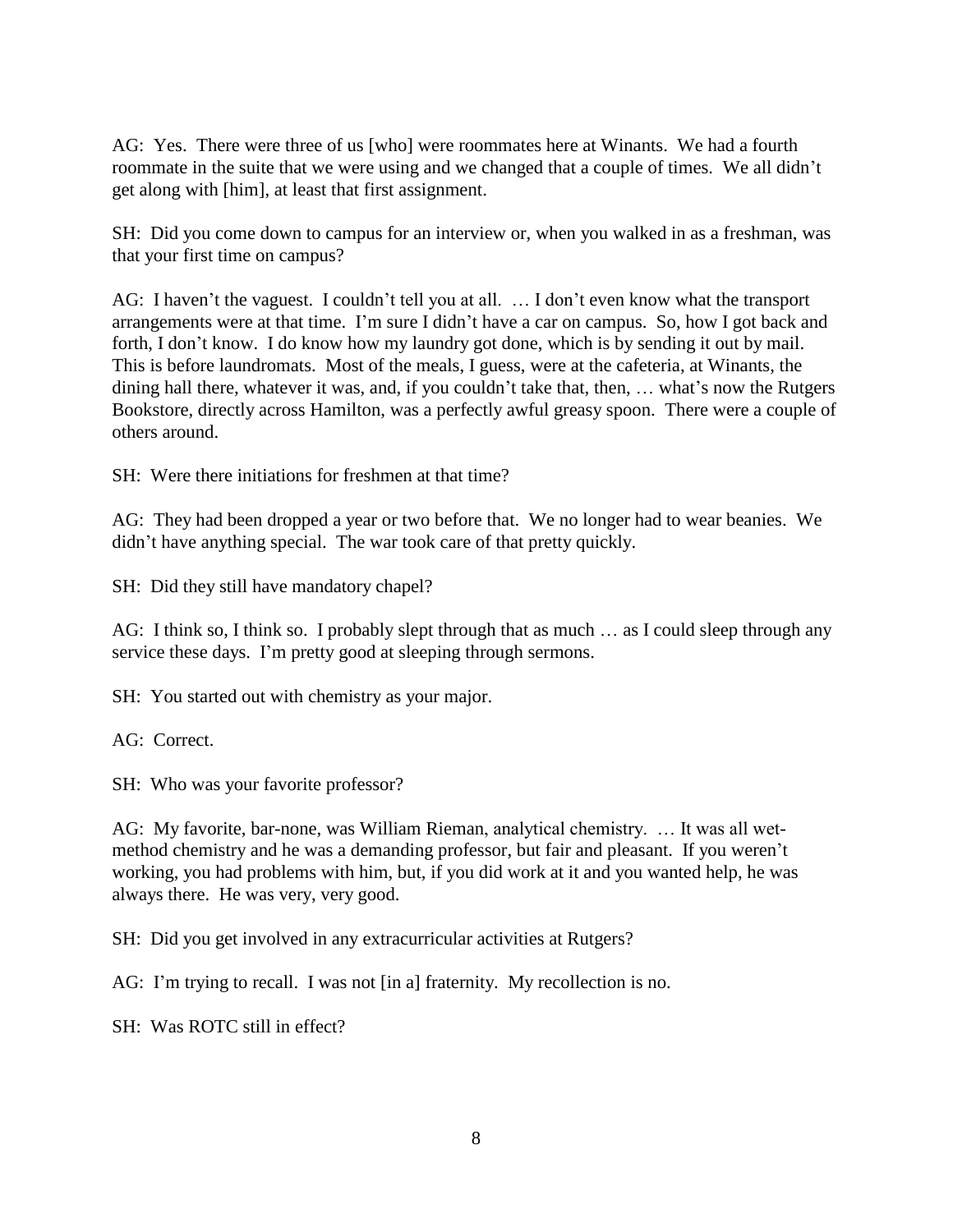AG: ROTC was still in effect, yes. So, we all had some pretty miserable uniforms and we had to show up for drill and [had] to learn how to carry a rifle and all of that. They were stacked over at the squash courts at the gym.

SH: Had your instructors had any experience in the military at that point?

AG: I believe so. Oh, yes, I believe so.

SH: As the veterans began to return to campus, were they integrated into the student body?

AG: That I didn't see until … well after the beginning. It was the end of my freshman year, '45, … V-J Day, which we all celebrated by rushing on into New York and joining the crowd at Times Square.

SH: Tell us about what that was like.

AG: There was a great crowd of people. Everybody was busy yelling. Some of them were busy drinking. We wound up in a Chinese restaurant, and then, came home. … The group I was with was not heavy into drinking; I guess, living on campus, … at that point, made a difference. It meant, among other things, that you were not going to get shot at, which was a perfectly nice concept, because the war in the Pacific was not something that anybody really wanted to get involved in, if you had any choice of the matter. …

DE: Did you finish at Rutgers before you went into the service?

AG: No, no. … It became apparent that, even though the war was over, we were going to maintain a fairly large Army and the draft was going to be continued, which meant that, at some point, in the middle of our education, or, more probably, right after we got a degree, I was Class of '49, at that point, we would be drafted, which, to me, didn't make a hell of a lot of sense. So, I said, "Good," a couple of us at that time said, "Why don't we enlist now? Among other things, the Army had a perfectly nice one- and-a-half year enlistment. Good, that means that we would be out, certainly, in a year-and-a-half. Well, that means two years of school. Do it when we want to; we'll be free of the draft later on. As an added bonus, there was still the GI Bill." So, that is precisely what I did do. I signed up in the Army in September and [was] promptly inducted and wound up down in Fort Dix as a starting point.

DE: This would be September of …

AG: Of '46, yes, what should have been my sophomore year. … They shipped me down to Fort McClellan in Georgia, Alabama, I think it's Alabama, for basic training, … which is a miserable time of the year, which is November, December. So, you started off freezing in the morning and too darn hot by noon. I was assigned to the Sixth Division in Korea. … They were part of the Army of Occupation of Japan, officially, but the actual location was Korea and we were out in the boondocks in Korea, went over, of course, by troopship, and I swore that the damned thing would fall apart in the storm. It didn't.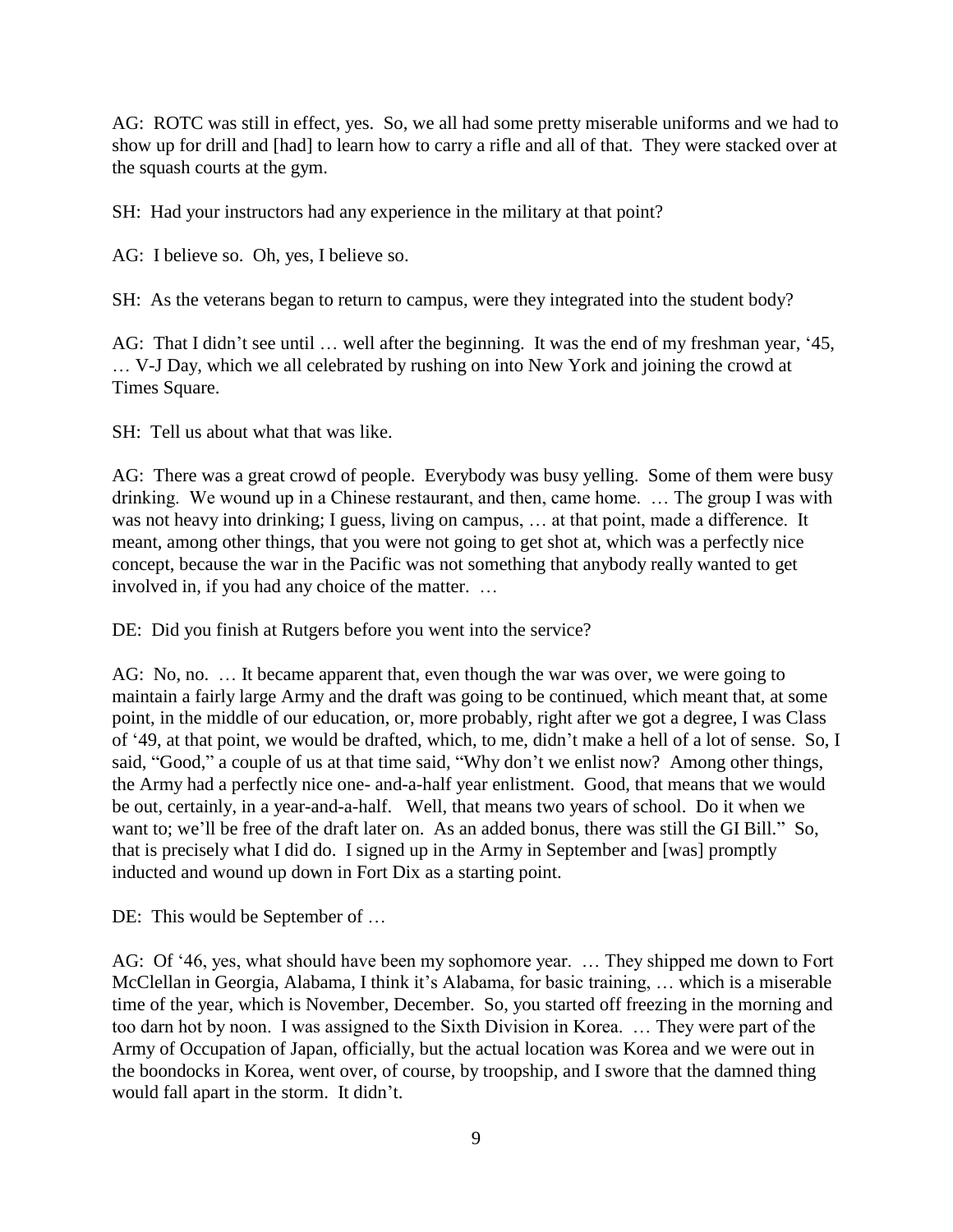DE: Did the friends that you came to Rutgers with also enlist at that time?

AG: One did. He wound up over in Yugoslavia. I don't think that the other two did. Whether they ever went into [the] service, I don't know, but this, by enlisting then, … yes, I was able to put it behind me. My service consisted of, primarily, guard duty, a presence in Korea in support of the government. We were there. We were out in the boondocks.

DE: If I can back up for a second, can you tell us a little bit about what basic training was like? [laughter]

AG: Miserable, [laughter] a fair amount of running, lots of push-ups, of which I am, was and am, unable to do properly.

SH: Where did you do your basic?

AG: At Fort McClellan. A lot of close order drill, a lot of waking up early and waiting around and some group marches. I don't think it was as rugged then as it has become. I think it has toughened considerably, a reasonable amount of work …

---------------------------------------END OF TAPE ONE, SIDE ONE-------------------------------------

DE: This is the beginning of tape one, side two. Please, continue.

AG: Okay, a reasonable amount of work on the firing range, … using the M-1 rifle, carbine, whatever that was designated as. My best recollection, though, was learning how to use the .45. I couldn't hit the broadside of a barn with the darned thing. I just kept firing very low all the time. I said, "There was a heavy trigger pull." The Captain was trying to correct me and sort of objected when I wound up pointing [it] at his head, because he was behind me. He didn't think that was very nice. [laughter] … Through it all, I also got to lug the tripod end of a heavy machine gun, which, somehow or other, qualified me for the MOS of a machine gunner, never fired the darned thing, and, with that, somehow or other, [it] resulted in my being assigned as an infantryman to the Sixth Division, as I mentioned. … My recollection is that the name of the village in Korea was Ch'ongju, but I'm not positive, and there we were. I don't know what we were supposed to do. Our main work was that of guarding the [area]. There were two camps, one on either side of the river, the battalion, and one of them was in the process of being torn down. So, we were out there guarding that. Well, okay, [if] the Koreans wanted to steal something, they were allowed to. We weren't going to shoot at them. We had nothing against them, and, you know, in the main, I think that most of the stuff that disappeared was in payment for the services of a couple of the prostitutes.

SH: We wanted to ask you about fraternization.

AG: No great fraternization, no, but they were there. They've been there for every war, from time immemorial. …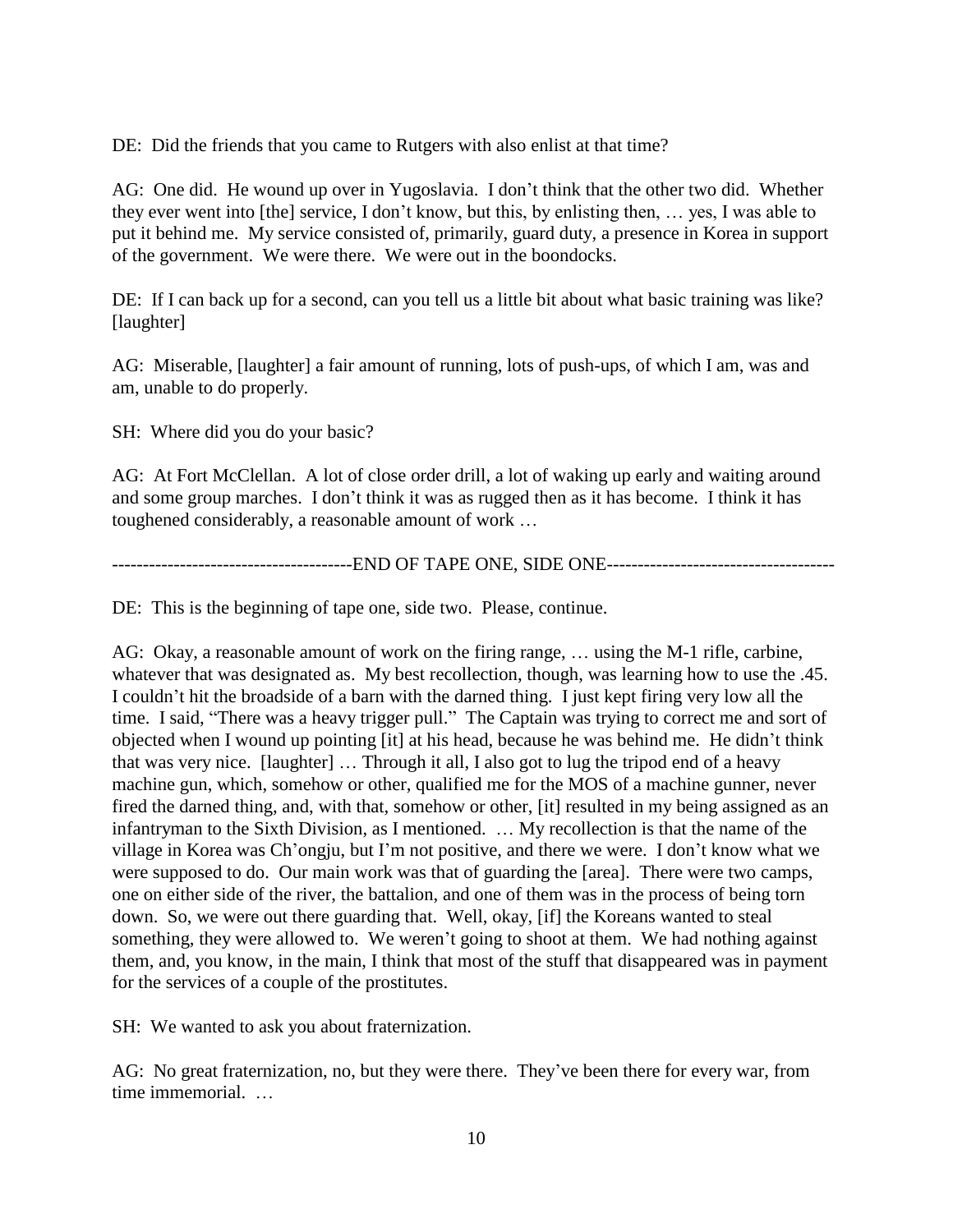DE: Before you went to Korea, did you have any idea what occupation duty would be like?

AG: No. We knew nothing. We only knew that we were going to be shipped out to somewhere to do something. My own job was that of being an infantryman, pulling guard duty and KP and the rest of that foolishness, route marches and such, and, after a while, I got tired of that. So, I volunteered to be an MP, which turned out to be duller, more miserable, than being an infantryman. So, I went back to the company, said, "Enough of that," and I stayed there until the First Sergeant came out one day and asked, "Is anybody here a carpenter? The Engineers need one." I stuck up my hand, "I'm a carpenter." My only worry was that I'd meet a real carpenter. I knew how to handle a saw and a hammer and all of that. That was no problem. I wanted something that would keep me stimulated more than what we were doing and, in point of fact, I did meet a real carpenter. I was partnered with him. He really didn't give a hoot who he was partnered with, as long as the Koreans did all the work. We had a couple of them with us and, for all of the things that we did, why, they were hard workers. We were the supervisors. They climbed up on the roof to install things on officers' houses and … we took care of the fire to keep warm. It was fairly simple. This actually worked out very well. We did actually build some things. We built a lubricating rack out of timber for the trucks. Well, I suggested that we test it with a jeep. I think he suggested we test it with a jeep. The guy in the motor pool suggested he test it with a two-and-half-ton-truck. [laughter] It held. We never got shot at. We only threatened, on occasion, to shoot at somebody else, when we're on guard duty and they were playing games. The Officer of the Day would play games, because he was bored, too. So, he'd drive out to the, the one I remember, … rail yard, which is pitch black, and we knew he was coming because the only headlights in town were the jeep of the officer of the day, you know, [at] midnight or two in the morning and [we] knew he was coming and, you see, I ordered ... him to stop. He stopped when I pulled back the bolt on the rifle, he stops.

SH: Did you have any interaction with any other Koreans, other than the people who worked with you?

AG: The only other interaction that I can recall was with a fellow who ran a small shop. I think it was a photo shop and I know I wound up trading, I guess it was basically trading a camera that I had brought along for one that he had that I wanted. I think he developed some pictures for me. I know I got some left over from that era ...

SH: How much fighting had gone on there before you?

AG: Very little, very little, … if any.

SH: You saw it as it was before and after the war.

AG: Because the Japanese Army had, to a great extent, been pulled [out] to defend the mainland, so, there was nobody there. Once the Japanese surrendered, the Japanese there in Korea did, too.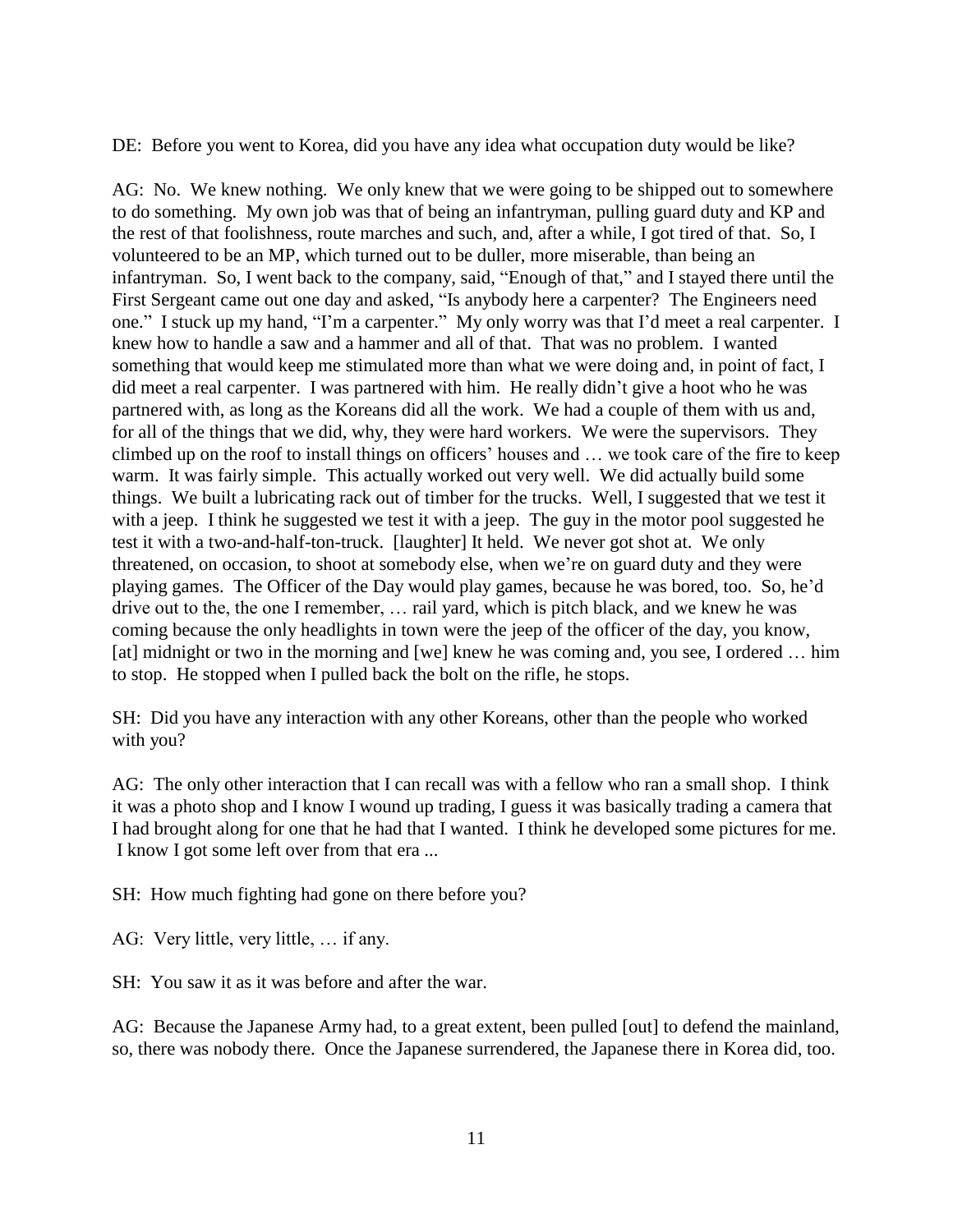SH: Was there any talk of what it was like for the Koreans to live under the Japanese occupation?

AG: You don't know any Koreans? A, I could not speak Korean; they couldn't speak English. I don't know how we managed to converse. We did see, you know, some of the ways in which they lived. We certainly slogged through enough or around enough rice paddies and behind honey buckets, honey wagons and things of that sort to know something about the way [they] lived and it's pretty primitive. In town, it wasn't so primitive. They did have lights. We were able to observe the fact that they did not use pillows, that they used these little, fancy blocks to support their head while they were sleeping. I really have very few recollections. I suppose I should have been far more observant, but I was not.

SH: Did you have good mail service from home?

AG: It certainly wasn't by air. So, you're talking six weeks, which made for an awful lot of mold on a couple of salamis that came through, [laughter] nothing much more than that.

SH: Were the men that you worked with from all over the United States?

AG: They were from all over, all over. We were talking [about] a very, very polyglot group. There were some Jews, enough to form a reasonable sized congregation in the regimental headquarters for major services, but that was the better part of a day's truck trip in order to get there, so, it wasn't very frequent. I would say, let me guess, in terms of [my] recollection is that there were no more than forty to fifty who gathered for such a thing, for such services, and I don't even remember which ones might have been involved. I presume it was the high holydays, but I'm not sure and that's out of the regiment.

SH: Were there any African-American soldiers?

AG: Very few, yes. The … Indians were represented. I think we had one in our company, battalion.

SH: Did you have any interaction with them?

AG: Yes. He and I didn't get along.

SH: What kind of entertainment was provided?

AG: The USO had movies. They had a library. The books weren't particularly good and I know because I spent most of my time when I was with the MPs sitting inside. We were supposed to be outside, but, in the middle of the night, [I was] sitting inside, reading by the light of a fortywatt bulb, which was too far away from me. ... There was very little in the way of entertainment. I don't recall much.

SH: Did you play cards? What did people do?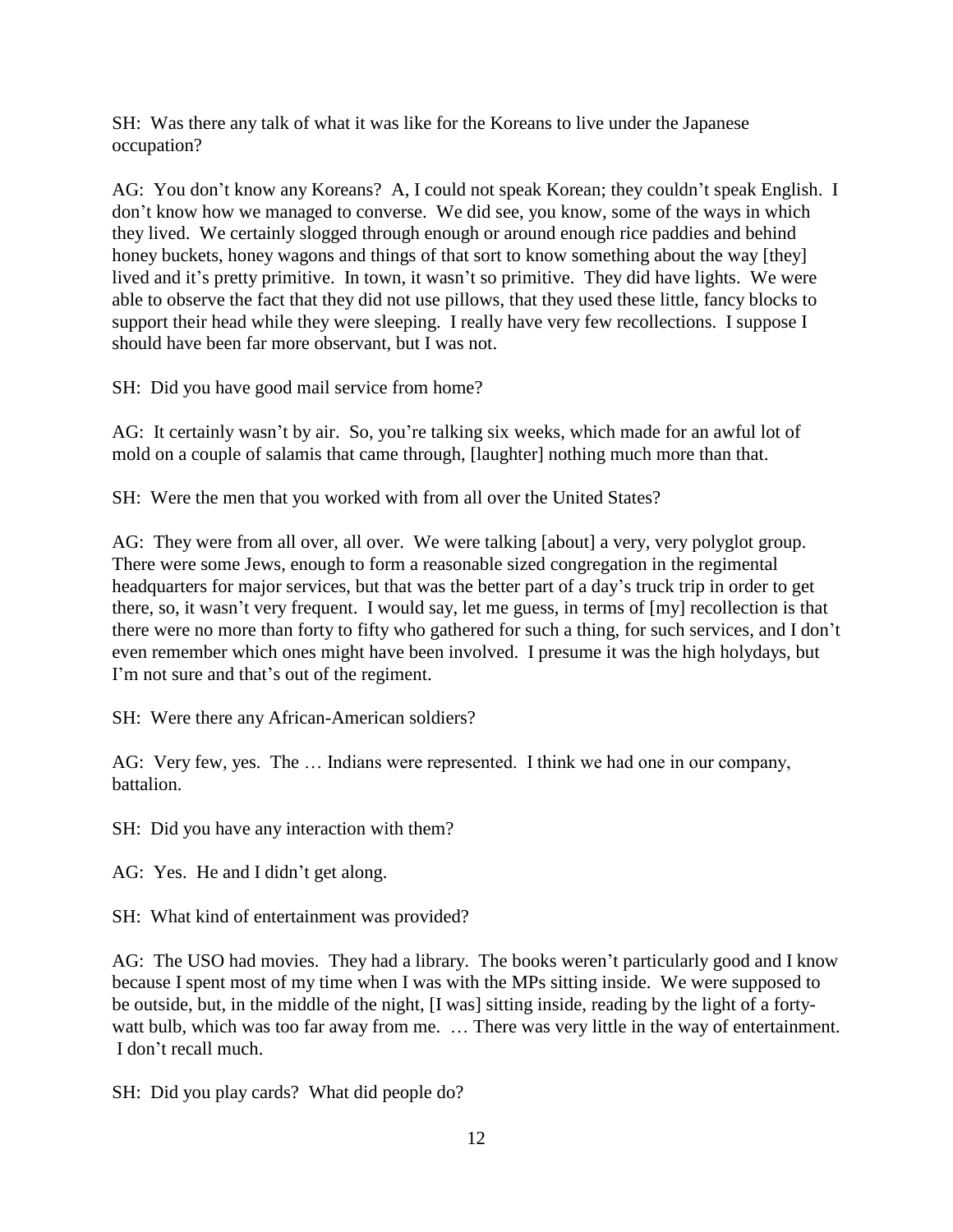AG: Gone, I can't tell you. I don't know. Obviously, … the time got passed, somehow or other. You wrote letters. I really, really don't know, don't have any recollection.

SH: Did you think of trying to go to OCS or any kind of officer training?

AG: Oh, absolutely not. [laughter] Oh, no, I just wanted out. Yes, there was an effort made, when we were discharged, to have us join the active Reserve and the answer was absolutely not, which was perfectly good, because it wasn't too much longer that the Korean Conflict came along and I was able to say, "Thank you, I don't want to be part of that."

SH: Was your tour of duty shortened at all?

AG: Actually, … I only had a year-and-a-half. It was a year-and-a-half enlistment and it started in September; I think I was out in January.

SH: How did you come back?

AG: From [Korea]? Well, the ship from Seoul, transport to Sacramento or San Francisco or whatever it was, we were discharged at Camp Stoneman and I took the bus back across.

SH: Did you?

AG: ... I figured I wanted to see some of the country and I didn't know when I'd get a chance to do so again, so, I took the bus across. We'd taken the train going out to Stoneman from New York to Chicago to Santa Fe. ... I guess it was a troop train, I'm not sure. I think that there were designated cars.

SH: Do you remember anything about either trip that stuck out in your mind?

AG: The troop train going down to McClellan had to stop, for whatever reason, right alongside a watermelon field. We all had watermelon. I'm sure that the farmer objected.

SH: When you were in Korea, were there any veterans of either the Pacific Theater or the European Theater stationed there? Was there an exchange of stories?

AG: No, because all of the veterans were NCOs, and so, we did not have more than, you know, official contact with them. If you were a relatively heavy drinker, then, you might very well have, because some of them were fish, but, more than that, no.

SH: Did you have any interaction with any of the other services?

AG: I had no contact with them, no contact. No, no, no, there's nobody else around. In that town, there were three classes of people. There was the Army, there were the Koreans and there were, I think, three women in the USO, period, which we could look at from afar. [laughter]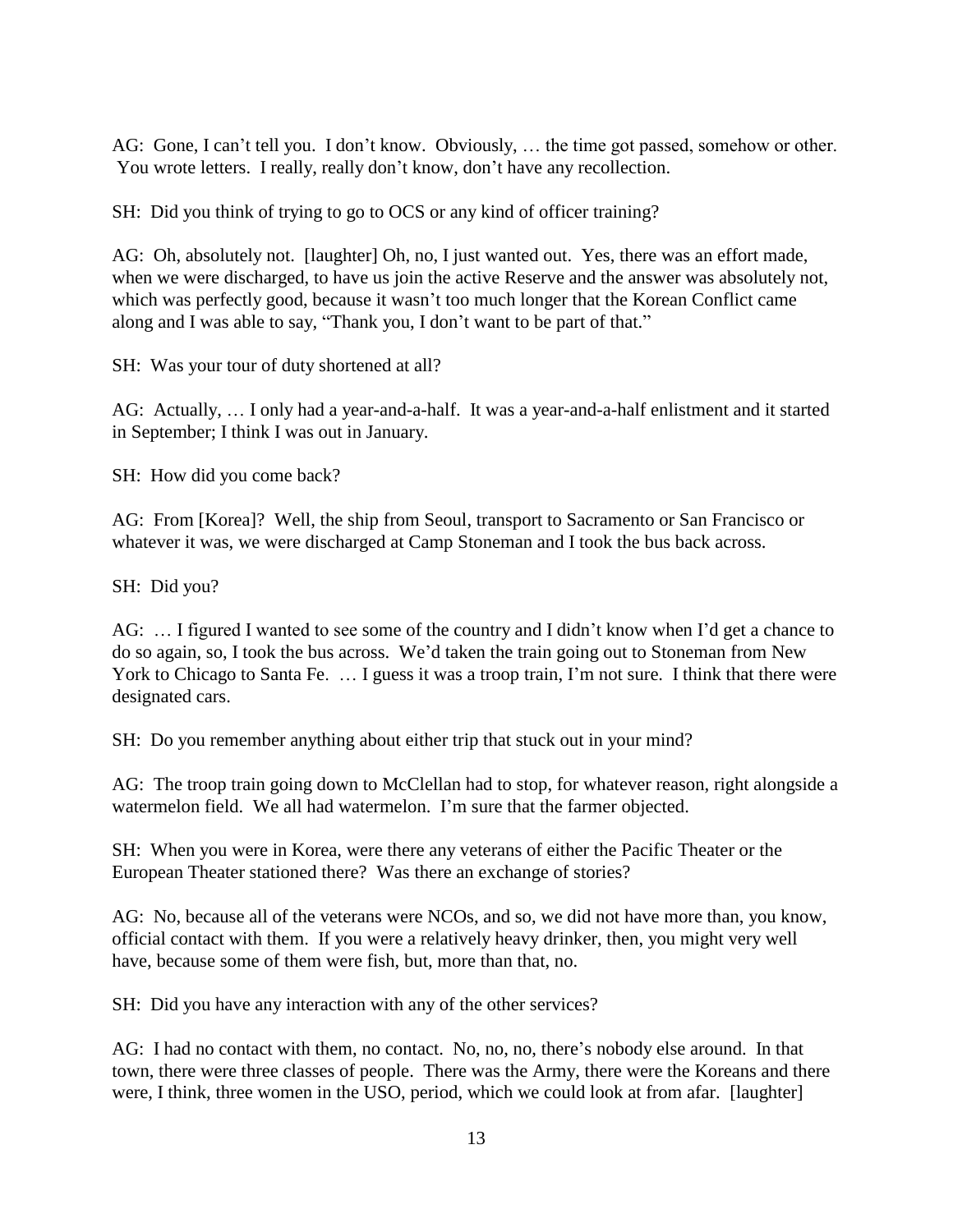SH: Did you make any friends during your time in the Army that you maintained the friendship?

AG: Not really, not really. Truthfully, I mean, no; I was headed back to college and none of the people I was with were of that intellectual level.

DE: When you were in the Army of Occupation, did you have any strong anticipation for coming back to Rutgers? Did you want to continue the course you started out in at Rutgers?

AG: Oh, that was a given, yes. Yes, I was going to continue that. There was no change in my direction as a result of [the] service.

SH: Did you keep in contact, with the people at Rutgers?

AG: Possibly. I have no recollection about it. [laughter] Let's face it, I don't even remember ... what my kids did ten years ago, much less fifty.

AH: As a freshman, did you have any interaction with the NJC campus?

AG: Yes, without question and that meant walking from here to there, which was not a particularly dangerous occupation, and there were some significantly shorter paths than going up, straight up, Albany Street, … yes. Among other things, at that time, one of the more or less favorite occupations was canoeing on the lake that used to exist over on the other side of Route 1, which has since become a swamp, if anything. It may be a housing development by now.

SH: In the Army, did you witness or were you subjected to any anti-Semitism?

AG: Not particularly, other than, possibly, this Indian fellow I mentioned. As I said, we did not get along well. We tangled only once. I gave as good as I got.

SH: Did you know where he was from?

AG: No. [My] recollection says Oklahoma, but that's as much as I can do. That may be inaccurate.

DE: Did you use the GI Bill when you came back to Rutgers?

AG: Oh, yes, sure, the GI Bill took care of tuition and books and so forth through the three years that I, had left here at Rutgers, and then, it supported me through a goodly course in my graduate work. The GI Bill and the Marshall Plan are two of the more enlightened pieces of legislation that this country has ever put together. Why we can't continue, it to be as enlightened in other things, I have no idea, but they were fabulous.

SH: Since you had the GI Bill, did you think of transferring to another institution?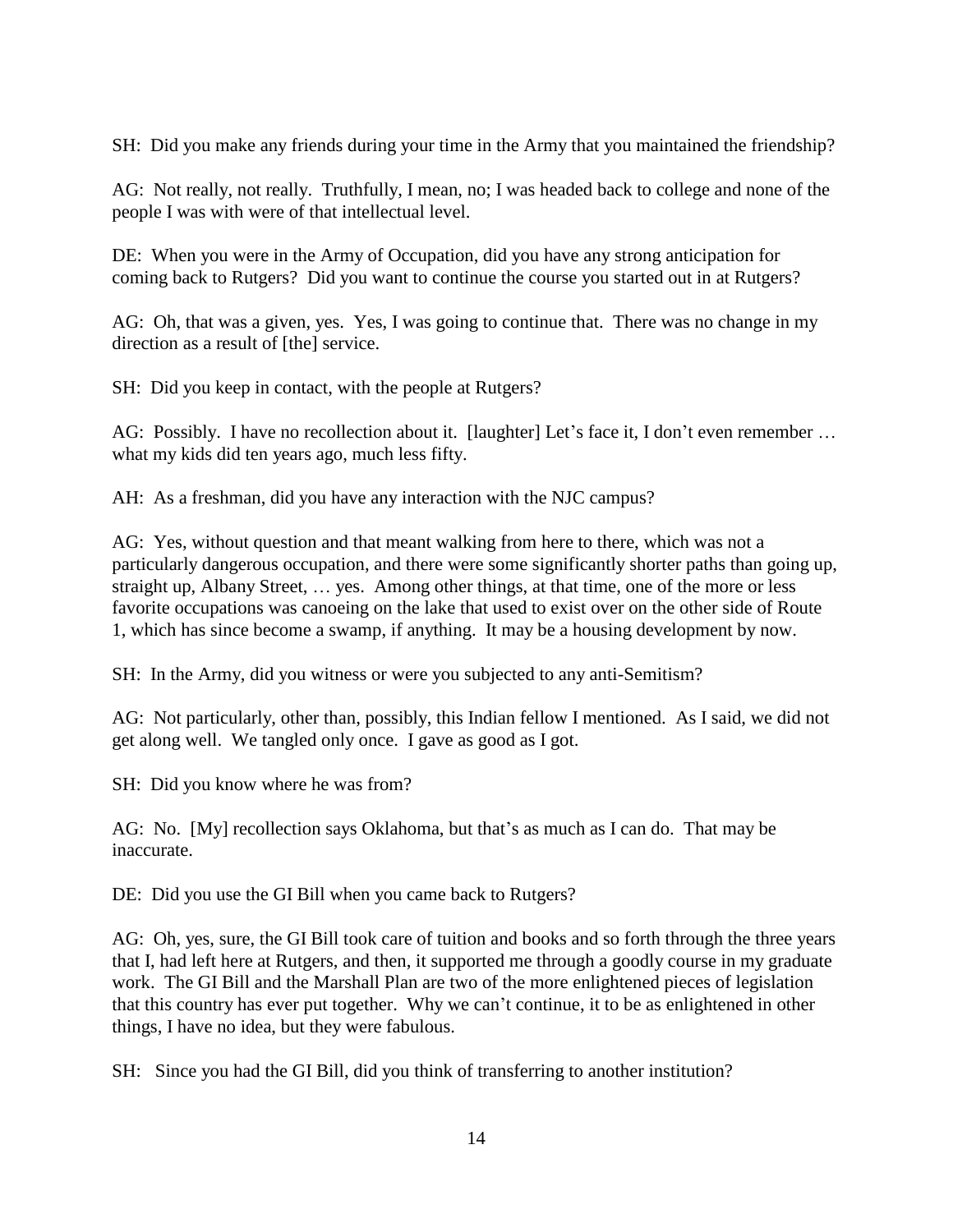AG: Rutgers was a very, very good school.

SH: Especially in your field, at that time.

AG: It has remained very good and I had no thought of staying in academics. Therefore, there was no great reason to, in terms of prestige, and, if I were to do so, even from a prestige standpoint, graduate school would be the more important [area], but, no, there was no question of going elsewhere.

SH: Coming back as a sophomore, was your attitude towards your studies different? Had your time in the military changed you?

AG: The attitude towards the studies was, I came back as a sophomore and I came back to a campus which was older than I was, because there were a lot of veterans on campus, in some ways. The sophomores tended to be younger than I was by two years, which made the fraternity scene unacceptable to me. Among other things, I was an idealist of some weird form. I still question why it was that I was, but I was, [laughter] so, I stuck with it, haven't been able to change that.

SH: I suspected it has not changed.

AG: So, I did not want [that]. I basically … was a fish out of water in either side, either they were older or they were younger. So, I lived at home. I commuted from Plainfield. I put a lot of miles on the car, some of them at very high speed at night. [laughter]

DE: Academically, did you find it hard to continue where you left off?

AG: Not that I recall. I think I was able to pick [it] up fairly readily.

DE: What were the classes like, with this wide range of student ages?

SH: And maturity, I would think.

AG: I think that that's the answer, the wide range of maturity. Those who were immature, ... they acted like kids, but they didn't interfere too much, because they get slapped down. They just plain didn't interfere too much. … I think they knew better, because the older ones wouldn't put up with them. We were there for an education and the courses we were taking were rather demanding, not that I consider philosophy particularly demanding other than that of being able to stay awake through [the] reading and through the classes.

SH: Who was your professor in philosophy?

AG: In [my] freshman year, it had been somebody who was here for halfway to forever and held huge classes. I don't remember his name. I do remember looking down the line and seeing all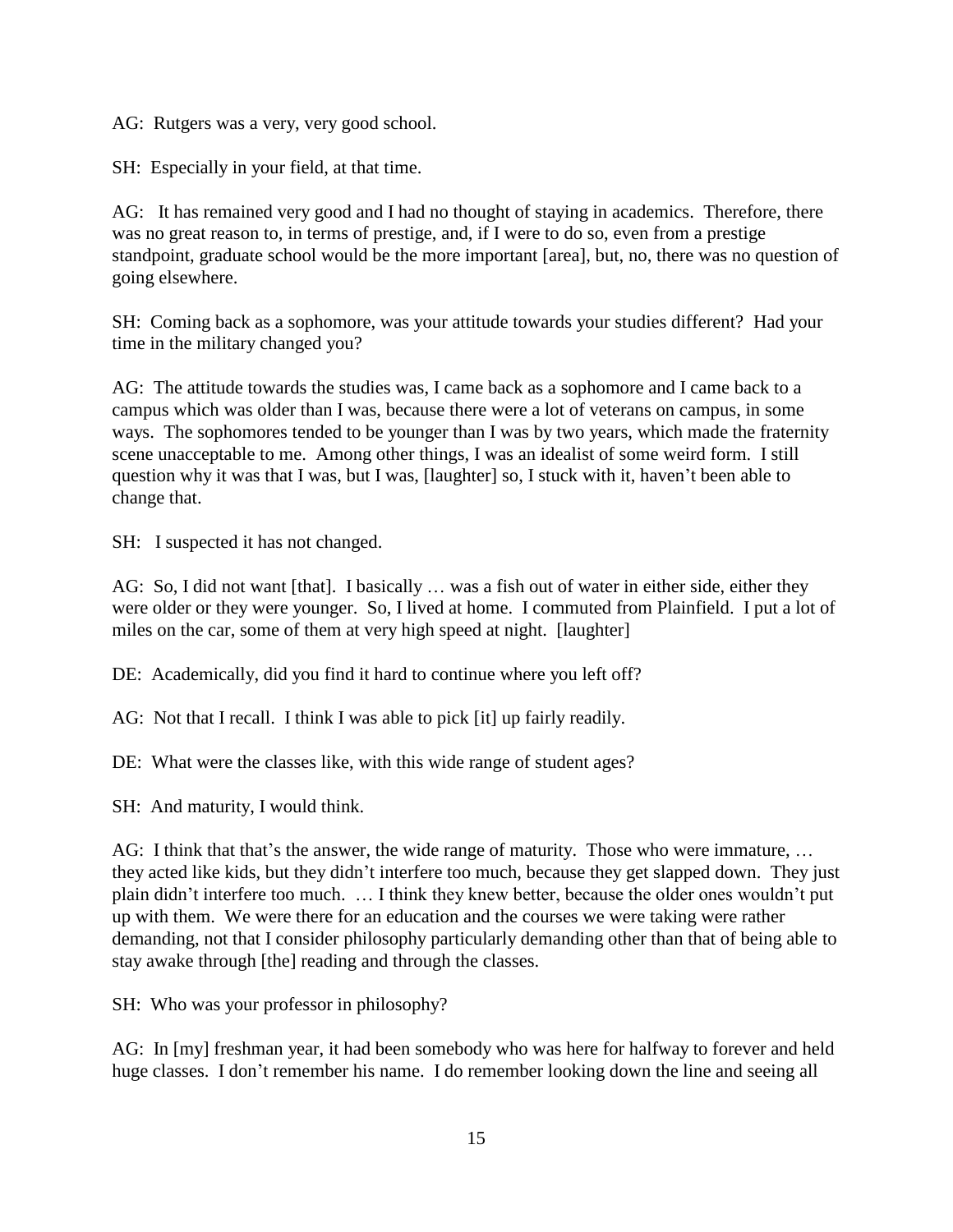heads bent over asleep, [laughter] and then, I took another one. I think there were all of ten people in a small room about this size, which was always too hot and I was always asleep.

SH: Those were your two electives as a chem major.

AG: I remember trying to read something by a Bishop somebody or other and … I've looked at that book since and it hasn't gotten any more sensible. [laughter]

SH: As a commuter student, did your interest in campus life change at all?

AG: Sure, diminished, if anything.

SH: Did you attend football games or athletic activities?

AG: Yes, I did, but that's about all. Oh, at one point or other, I think I tried out for crew, but I found out very shortly that being five-foot-nine or five-foot-ten is not exactly the height that Chuck Logg was interested in. If you're over six feet now, he'll consider you.

SH: Were you exempt from ROTC?

AG: Yes.

SH: You only got one year of ROTC.

AG: Yes. That was quite enough, thank you. [laughter] Yes, I was exempt from that. … Since I was off campus, I was able to hold a part time job on Saturdays and some nights and whatnot in Plainfield, which is perfectly good. It kept me out of mischief.

SH: You were able to handle the chemistry load and working part-time.

AG: Yes.

SH: Your sister would have come to campus before you graduated. Is that true?

AG: Sure.

SH: Did you see each other at all?

AG: No.

SH: Did she live on campus?

AG: She lived on campus, yes. No, no, she lived on campus. She was over across town.

DE: What did she study?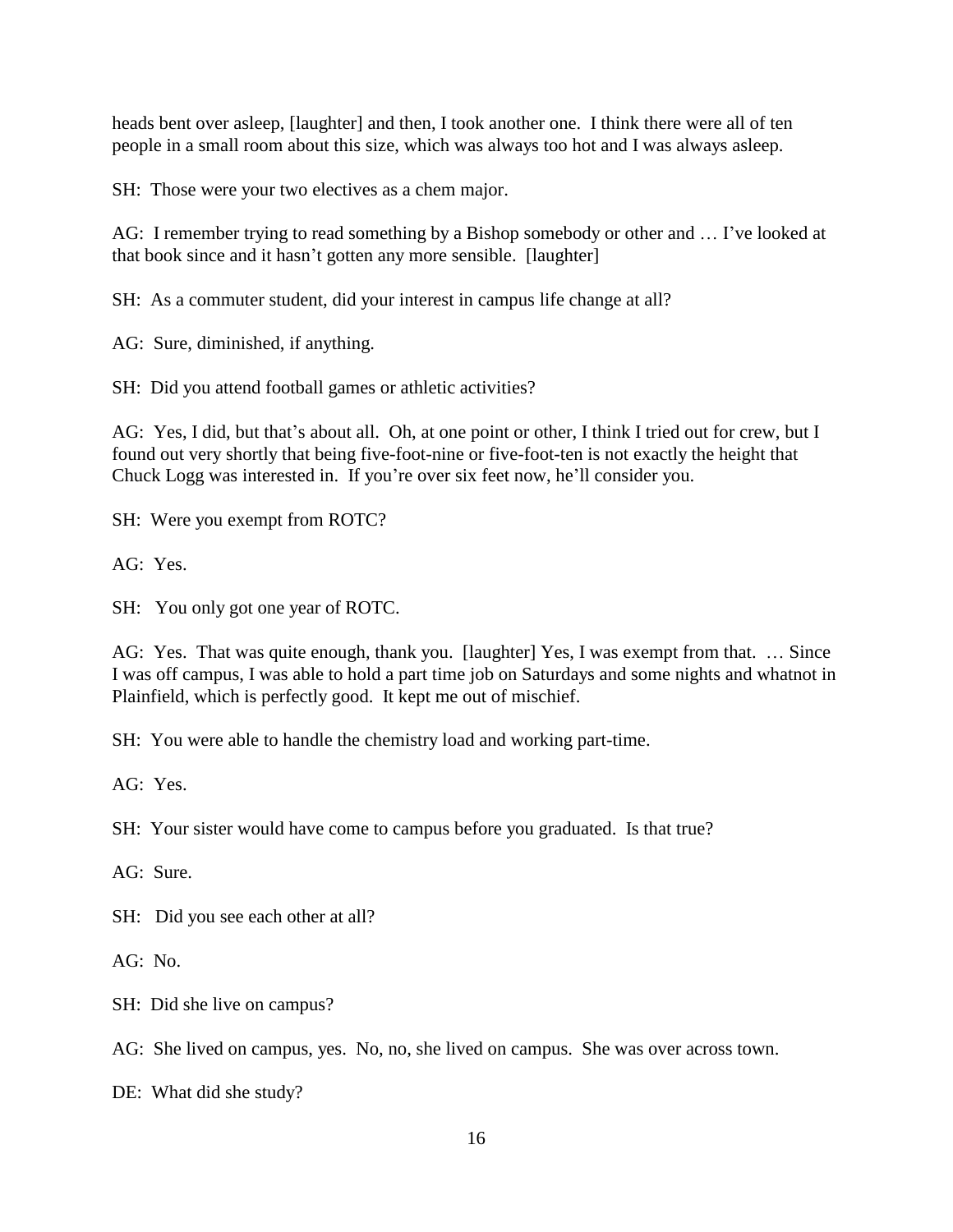AG: I don't know. [laughter] I think … she wound up being a teacher, so, what her specialty was, I don't know. I assume that that was [what] she stayed at. She met and married a fellow who was going to Rutgers. He was in the, I think, English Department and I believe he did graduate work here. I don't recall.

SH: When the bombs were dropped on Hiroshima and Nagasaki, you were still a student. Were you aware of what had happened? What were you told about the bomb?

AG: It was immediately made known that it was an atomic explosion, that it was a fusion reaction, and there was no great secrecy, as I recall, as to … what the energetics of that particular explosive were.

SH: With your scientific background …

AG: Well, I think that was in the *New York Times*. There was no immediate outcry against it. Those things come along long afterwards.

SH: Your family had been great supporters of Franklin Delano Roosevelt and his policies. Do you remember their reaction when he died?

AG: A, sadness, B, no great surprise. It was rather obvious that he had been severely ill.

SH: How was your faith in Harry Truman?

AG: When Harry Truman recognized Israel in '48, there was absolutely no question.

SH: Were there Zionists in your family?

AG: Oh, of course, of course. The Jewish community is splintered all the [way] across from severe anti-Zionist to those who had to be there in 1890, but, no, this was seen as a very strong and positive [development].

SH: Before that, were there any doubts about his ability?

AG: Everybody had doubts. This was a man who had been an undistinguished senator, an invisible Vice-President and a failed haberdasher. This is what was known about him. The fact that he grew in office and that he continued to grow in office, [there] was some argument about that.

SH: Had your political or philosophical views changed since you were a young man?

AG: Not significantly. I'm more conservative now than I was, but I was never a firebrand. I was never an activist and I'm more inclined to be skeptical now.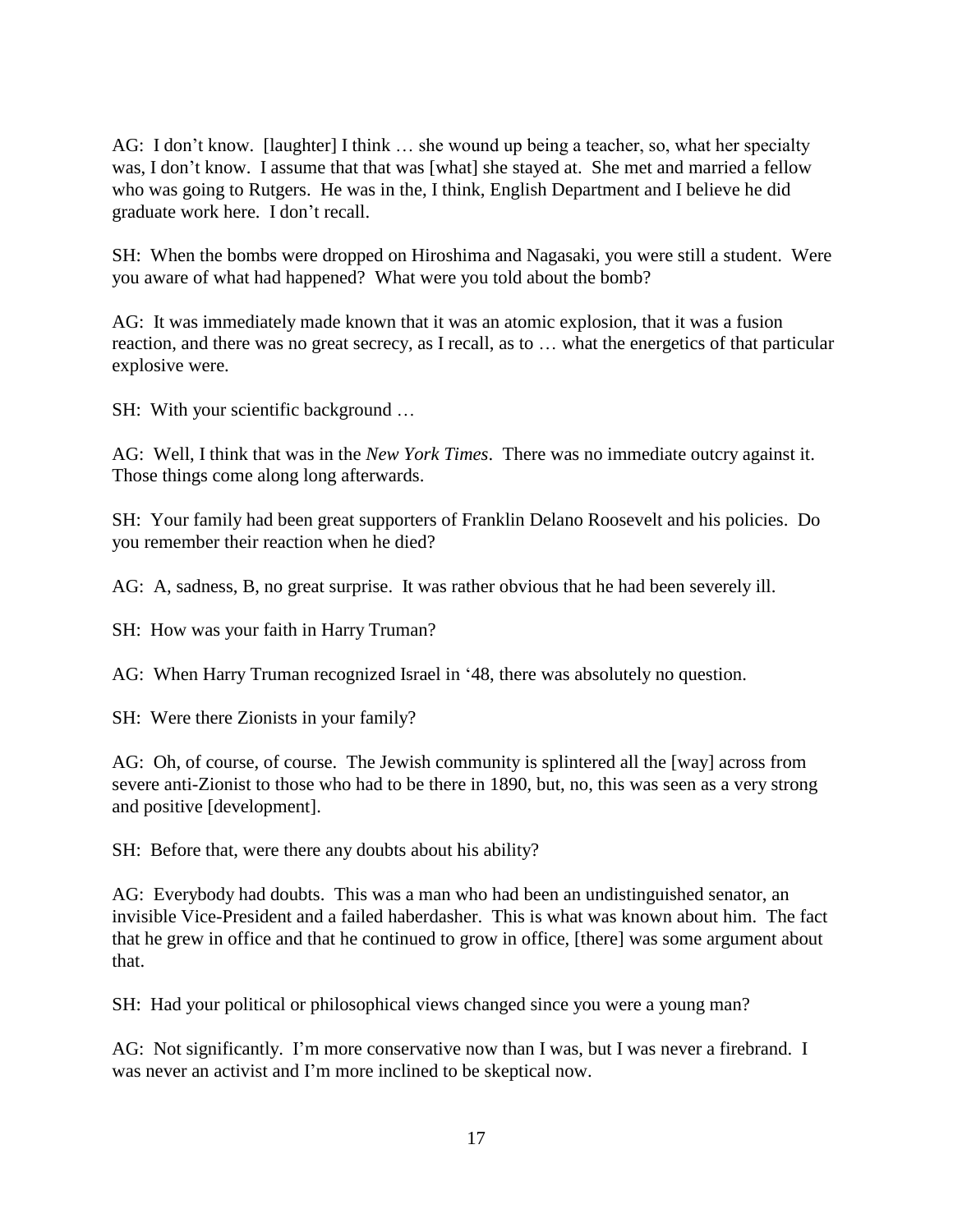SH: The Vietnam War would not have affected your family. Your children would have been too young.

AG: With the exception of my oldest son.

SH: Really?

AG: … The war ended just prior, really, to him having to make a decision as to what he was going to do. I know that he was significantly exercised about whether or not he would be drafted or would be a conscientious objector or head for Canada, and I know that we talked about it, but I don't recall that I ever came down strongly in any one … of the directions. We knew by that time that we'd been conned in terms of getting into the war and that it was necessary for us to get the hell out of there.

SH: Where did you go for your advanced degrees? Did you make that transition through Rutgers?

AG: Oh, yes, yes, yes, senior year, I applied to a couple or three schools. I don't have any idea which ones they were now, other than Cornell, which did accept me. By the time I started there, I was already engaged. My wife was … going to be working for that year down at Fort Monmouth. … She was trained as a bacteriologist, also at NJC.

SH: I was just going to ask if she is an in NJC alumnae?

AG: Oh, yes. Well, for those final three years, for two-and-a half of those final three years, she was at NJC, I was here at Rutgers. We never met. The occasion for our meeting was very simple. I was doing a Henry Rutgers project. I was in the first Henry Rutgers class. My research project in chemistry was a fairly long synthetic route and the final step in this synthetic route had the good graces to wind up all over the side of the hood, which made it very difficult to isolate anything. So, I said, "Okay, I will join you guys up at the science conference at Yale." That was supposed to have been the weekend in the lab. Almost everyone [went] up to the science conference in Yale and I had the good taste to lean against the chalkboard up there without realizing it and, at some point, in walking to the next venue, somebody said, "Hold still," and she proceeded to slap my rear end. [laughter] We met. When we left there; she had driven up with friends from NJC, I was with guys from here. When we left, I told her that I'd see her in town. Well, I guess our "cell phones" weren't working all that well, because she heard, "I'll see you around." She's rather annoyed at that, I'm happy to say. However, by the time she got back to the dorm, she found that I had already called five times. I was concerned that she hadn't shown up yet when she should have. I didn't know they'd stopped at a friend's house up in North Jersey, enough said.

SH: This would have been in your senior year.

AG: Senior year. It was just in time for both of us to have dates to the upcoming proms and to understand the fact that we did get along pretty well.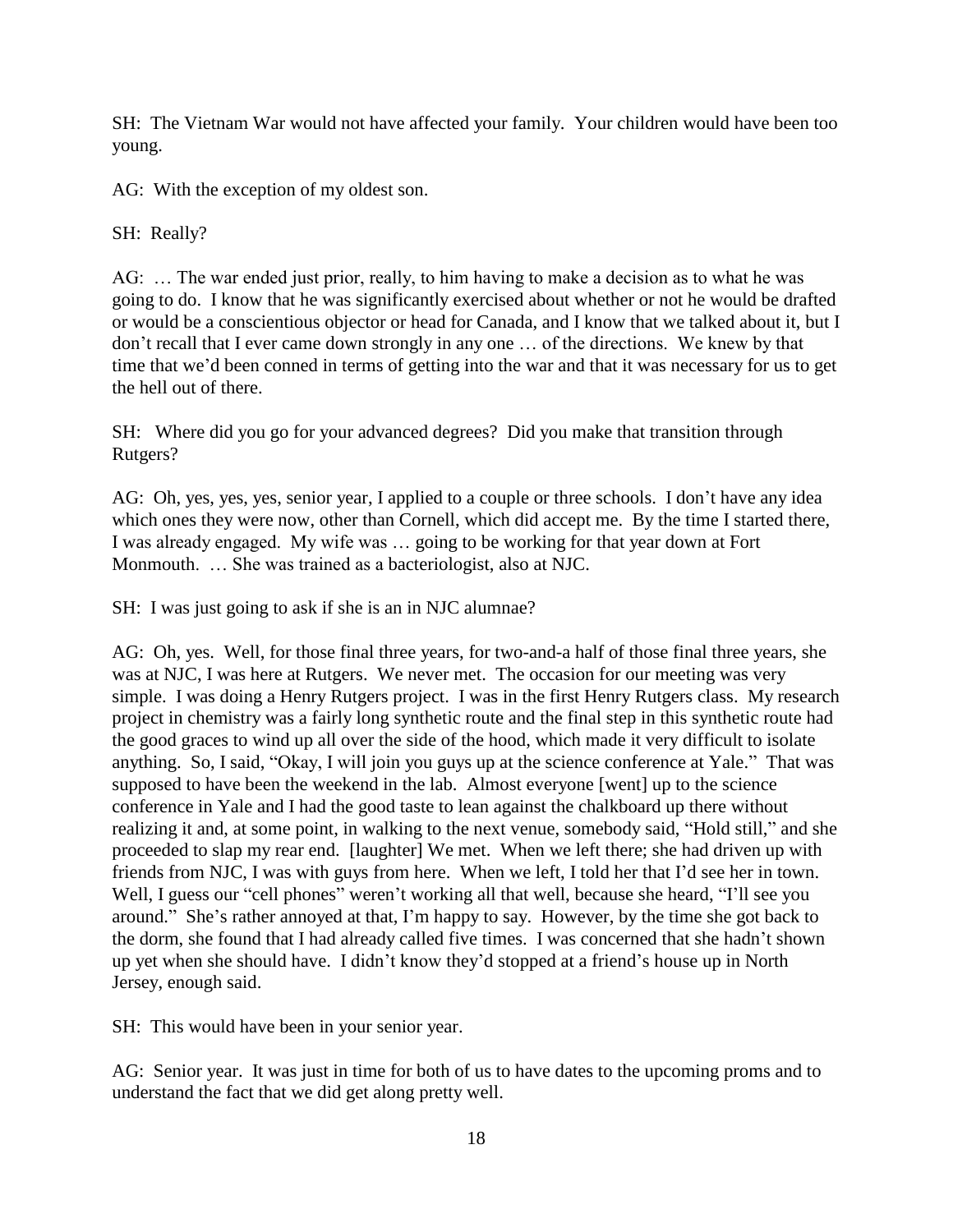### SH: Where did you marry?

AG: Newark. There's a hotel, there was a hotel, I forget which one; Barbara remembers, I don't. All I know is that it was the hottest day, hottest June 15th, on record.

### [TAPE PAUSED]

DE: You mentioned earlier that you are a Henry Rutgers Honor Scholar, one of the first. Can you tell us a little bit about what that was like? What did that entail? How did you figure out which project would be on?

AG: The project had to be in organic chemistry, because I did not really enjoy physical chemistry or analytical chemistry is, to me, an adjunct sort of thing. Inorganic was not. I probably should have paid more attention to it and organic was what intrigued me and the project was the result of a discussion with my professor at that time, Ulrich Strauss, and he and I talked about it and he told me what he was trying to do, and so, we mapped out an approach to it and I did all of the necessary book work, obviously not all of it, because of the final results, and, now, I know more about those reactions, and then, you know, there was a fair amount of library work required, all of which required a fair number of note cards to be prepared. One prepared note cards at that time and you had to work in the library, because … there was no Internet access or anything else. … The laboratory that we were using was out at the Heights and was one of the Quonset huts. I believe it is still there. It's no longer part of the Chemistry Department, but [we] had a Quonset hut, which was supposed to have been demolished by that time, [but] was still there, as were those over … along the river, where there are now dorms. I had some French classes in there in my senior year. [I] took French in my senior year simply because I knew I'd need it when I got to graduate school. I had to be able to [speak a foreign language]. So, I took one semester of baby French there. Then, I got out of that and took another semester of French at night school, which afforded me the luxury of never having to study French grammar and grammar being one of my less favorite subjects. In fact, it's almost my least favorite subject. I still don't agree with all the grammar that Windows keeps throwing at me. I disabled all of those things; I can't stand them. The project, it grew of itself. … To my recollection, there were no Henry Rutgers colloquiums or any such [thing] at that time, that it has been all feeling their way along. There were a couple of us in chemistry and we really didn't know any of the others who were involved across the campus. … To my recollection at least, it was a very solitary sort of thing.

DE: Do you know how big the group was?

AG: Not really. I have no recollection of that.

SH: Were you given any history on how the program came to?

AG: No. Well, maybe, yes. If one could rely on memory, I guess I would remember something. I don't seem to be able to remember anything of that. I do know that I [was] approached at some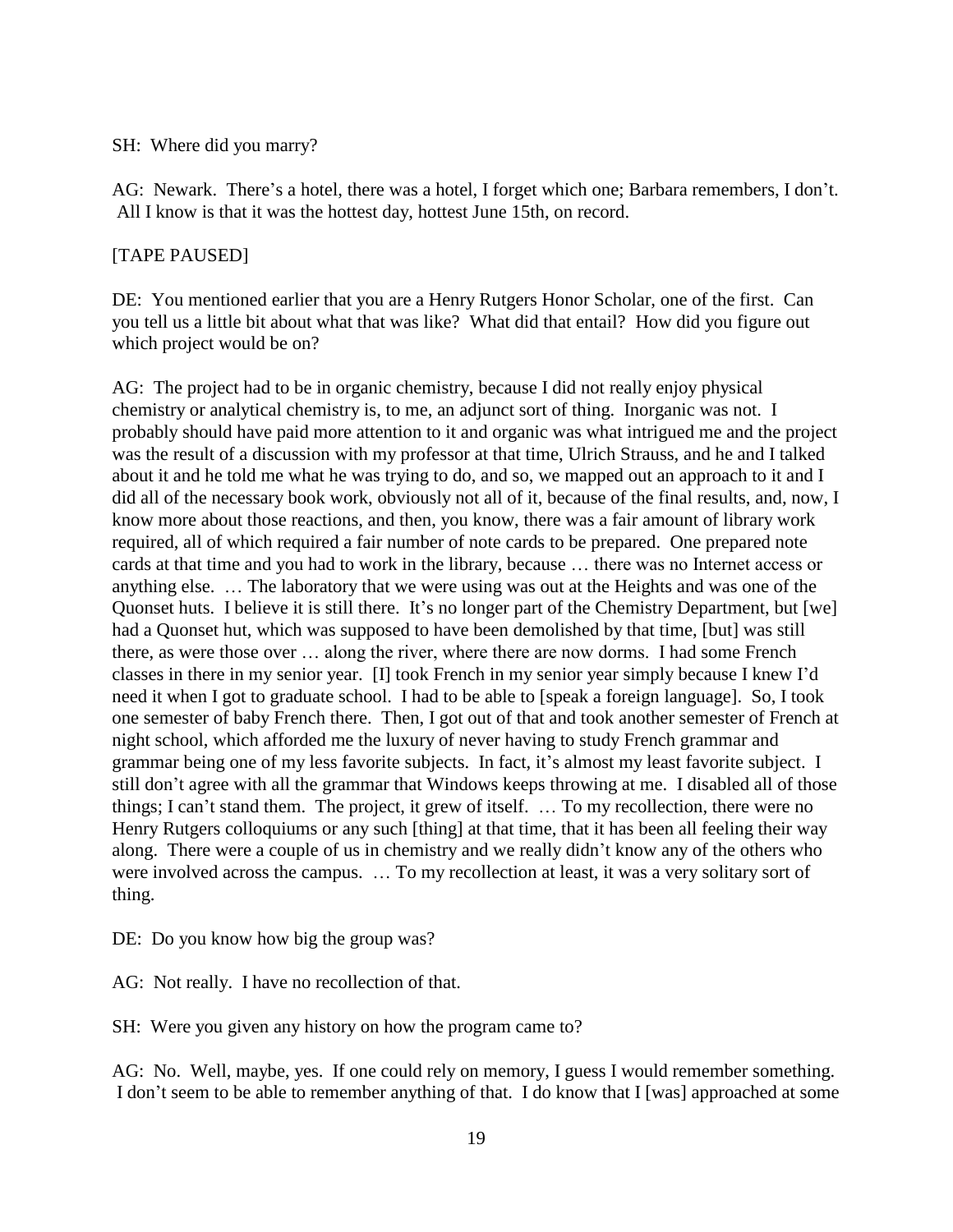point, I don't even remember by whom, asking whether I would be interested in an honors program and, in point of fact, I was, which was perfectly good. I managed to get a thesis out of it and, despite the thesis, a wife, a degree, Phi Bet, you know, all the rest of the good stuff, and it got me into graduate school and we were married after my first year in graduate school, and then, proceeded to get Barbara a job up there, still in bacteriology. She was working for the Ag School at Cornell. I had an apartment up there, got the apartment, got ourselves moved in and cleaned up the place real quick, because our respective mothers were due. They drove up together. They had to inspect this place. [laughter] It was really great.

SH: When you were on campus and your wife was at NJC, since you were both interested in science, did you see her in any of your classes

AG: No. I didn't meet her until either March or April of our senior year. Furthermore, there was very, very little interaction between the two campuses.

SH: I wondered if the sciences brought any of them together.

AG: No. At that time, there was very little interaction and Rutgers was, at that point, … allmale. So, you know, a few changes have flowed under the bridge since then.

SH: Your mothers approved of the apartment.

AG: Didn't have much choice. [laughter] Fortunately, they got along well and we got along, both got along very, very well with family. We've done pretty well. In fact, we celebrate number fifty in June.

SH: Congratulations.

AG: Which will take us all on a trip up to Alaska, there's a celebration, all fourteen.

SH: Tell us about your family. What are they doing?

AG: What are the families doing? … Barbara and I have four children, the first of whom was born one month after I got out of Cornell. It was sort of a race, "Is the stork going to get there or am I going to get finished first?" In point of fact, I managed to get out of there and we had an apartment down in West Orange by that time and I was working in General Foods in Hoboken. Just to scratch my own back for a moment, I managed that little chore of getting through Cornell and getting my PhD in three years. Well, I'm told, … even for then, it was a little quick and this was with relatively little help from my major professor, who has spent most of his time either ill or worried about his consulting lab. …

----------------END OF TAPE ONE, SIDE TWO-----------------------

DE: This is the beginning of tape two, side A. Mr. Goldstein, you were telling us about how you finished your PhD at Cornell quite quickly.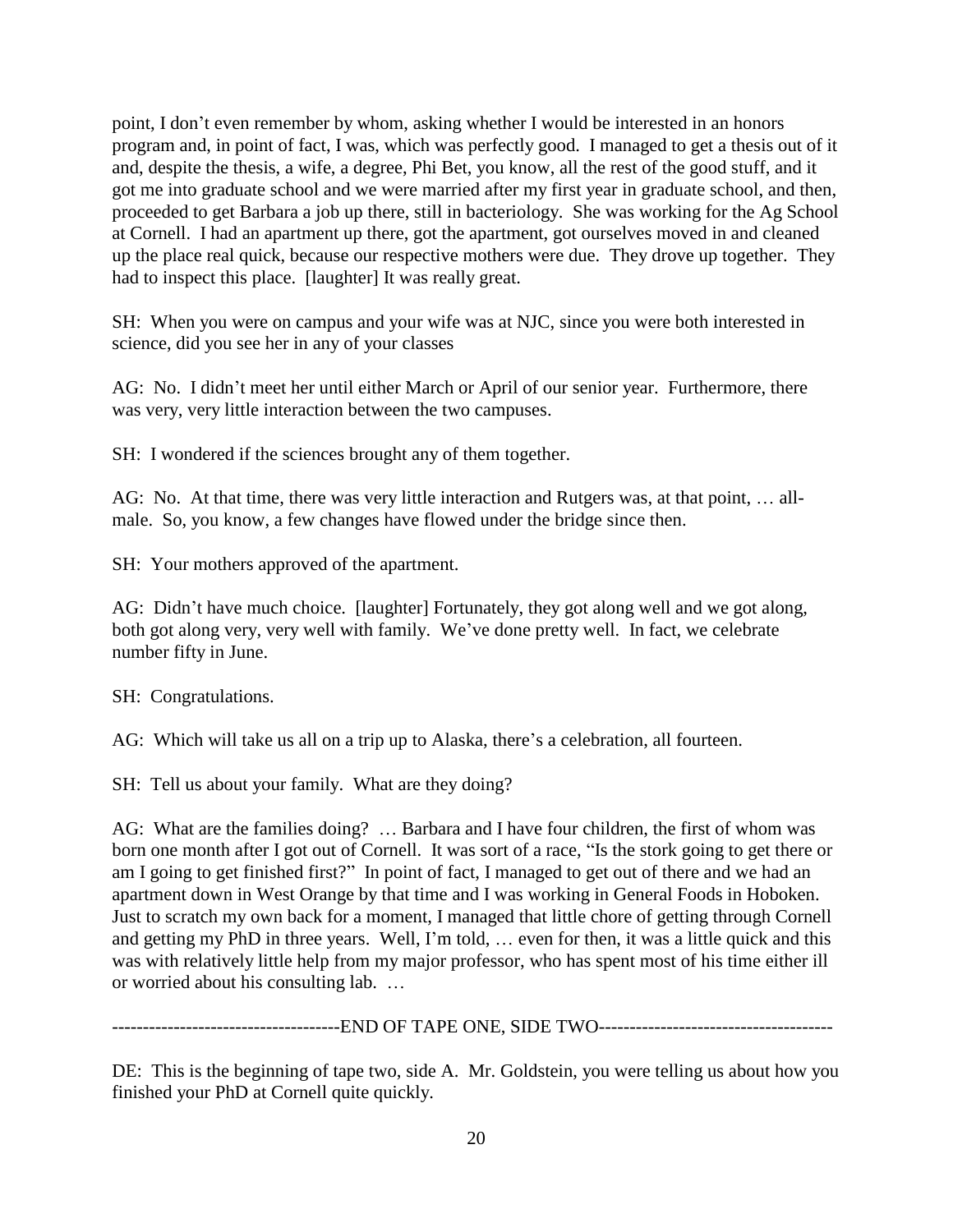AG: I guess I spent a lot of time in the lab. I wasn't very interested in staying there. I was married, I wanted to get out and get to work and we had [our first] child on the way, and so, I spent a lot of time in the lab and managed to do it reasonably well. I got four papers out of it. It was very nice, and so, let's see, [I] went to work for General Foods, [the] major reason being that this was an opportunity to stay in New Jersey. We wanted to stay near both families. My fatherin-law, … I never knew him. He passed away when my wife was still in high school, but she wanted to stay near her mother, which was understandable, and I wanted to stay near the folks, and so, this gave us an opportunity to stay in Jersey. I did. I worked there for a year before I left. I was not happy with the type of work we were doing, not the company. The company was perfectly good, but [it was] the type of work we were doing and the idea of a very, very subjective evaluation of food flavoring. I was involved in the … aromatization of instant coffee.

#### DE: It was not too exciting.

AG: Oh, it wasn't bad. It wasn't really exciting, but what they were planning to do with the results of some taste tests went against my scientific soul. I just couldn't tolerate this type of approach and it may be common in the flavoring industry and the food industry, but it didn't make any sense to me, so, I left there, joined another small firm in the Fords, which led us to want to move and the question was, "Where do we move to?" and we wound up down in what is now Tinton Falls, right outside Red Bank. Our eldest son was Dan. He was born in '54. Our eldest daughter was born in '56, right after we moved into the house. Rob was born in, I think it was '58, yes, it was just under two years, and then, along about nine years later, we said to ourselves, "Hey, we've run out of babies around here. We need another baby." God knows why, but we did. So, we arranged that and that turned out to be Janet in '66 and Robbie was very happy. As the youngest, he had been put upon to that point and so, now, he had somebody he beat on. They are very, very close friends. Actually, the whole family is. It has taken some time. An interesting point, Janet was born in '66, Dan in '56. By the time she was five, he was well into high school. By the time she was six or seven, he was in college. Sometime after that, … he invited her down for a week. He was living in Florida by that time and, when I drove her to the airport, she said, "I'm scared," and I said, "Why?" "Because I don't really know him." That's the difference in age. That's what living together has done. There was no problem with it, they worked out beautifully and … the family is very close. They do stay in touch with one another.

SH: Are they living in the area?

AG: Dan is still down in Florida. He's a physical therapist, has his own place down there. Audrey is a physician's assistant. She's out in Tucson. Rob, … his wife and son are up in Califon and Janet and Jim and their two kids are in Matawan, or Aberdeen, whatever that is. The result is that we have grandchildren ranging from two-and-a-half to nineteen.

DE: Did any of your children end up going to Rutgers?

AG: Yes, one, Rob did, and we cheered, because this meant that the tuition was only going to be half of what it was for the others. He did go to Rutgers and we are very, very thankful that he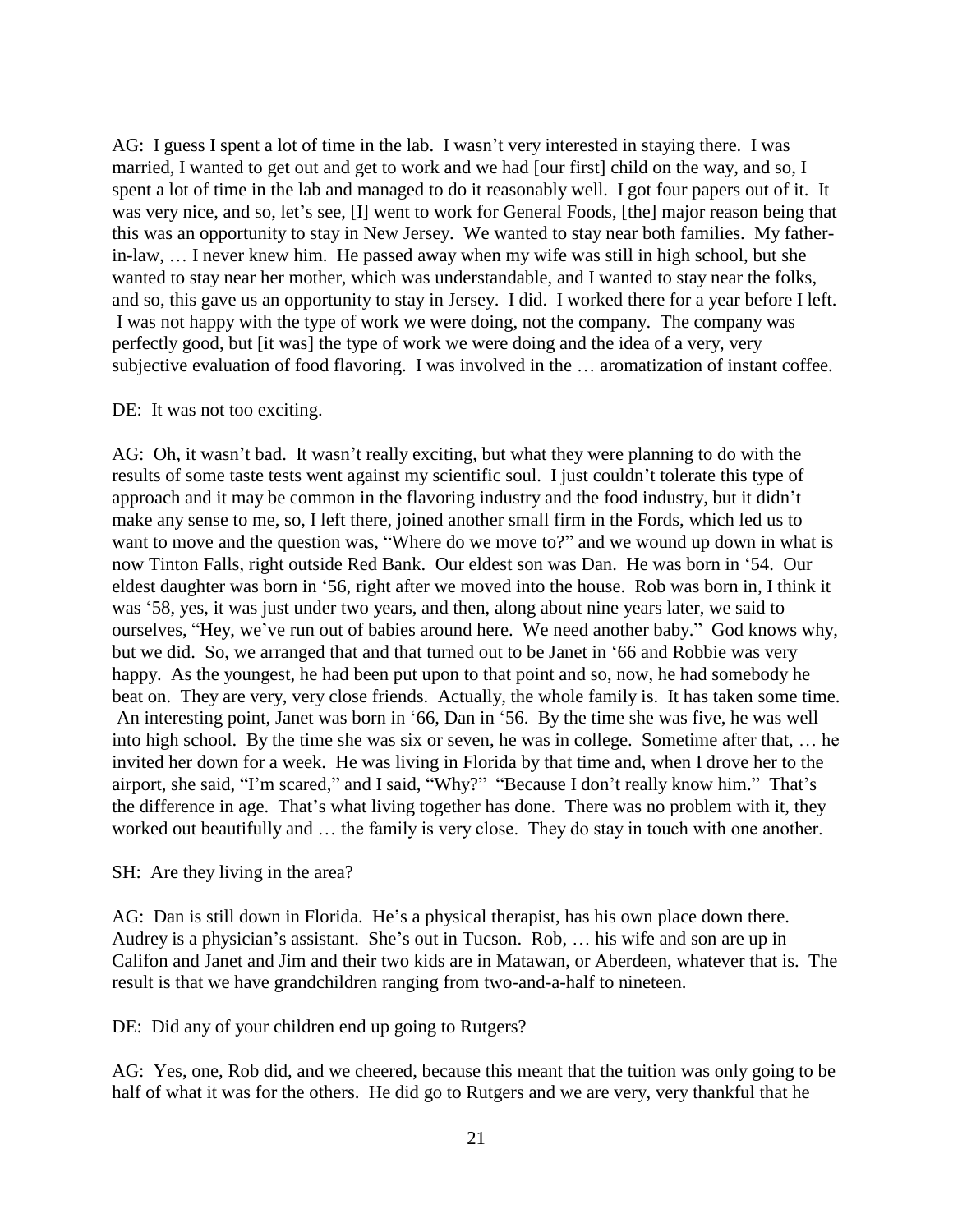did. He became involved with the band right off the bat. Why? I think he just wanted to be. His only use with the trumpet was to be in the band. He doesn't play very well [laughter] and I don't recall whether it was the end of his freshman or the end of his sophomore year, one of the two, toward the end of it, he got peeled off his motorcycle … by a driver. He crossed over the middle line. They were over on Metlars Lane and the eventuality, after three months, roughly, in the hospital, over here at St. Peter's, was that he lost a leg above the knee, but the fact that he was involved with the band and that he was here close to campus and that there were people on campus all summer was a fabulous boon to him. … Right afterwards, as soon as he could put on any sort of a [prosthetic], he was still on crutches with a prosthetic, he was back with the band, not marching but he was with the band. They were happy to have him back. The following spring or fall, whatever, he went back to band camp and we had worked on a device that would bend the leg, so that he could march with the band with a high step, high knee step, which would cause the prosthetic to bend properly and he practiced by marching up and down the backyard. [laughter] … He commented that there was no experience like the … marching test of having him play and march up and back, knowing that there were a hundred people there cheering for you. It was gorgeous, and he has remained active with the alumni band since then. He's also a big fan of the Rutgers basketball, and so is his five-year-old son. [laughter]

SH: Did your wife work while the children were growing up?

AG: Not until Janet, the youngest, was in kindergarten. She was active in various volunteer activities, two or three different [things], the temple, plus, … a couple of different activities, the League of Women Voters, the Junior League. At one point or another, she's been in all of them. We were instrumental in founding the Temple in Tinton Falls, Monmouth Reform Temple, and so, from '59 on, we both … have put in a lot of time on that.

SH: Do you share any other passions? I know you golf.

AG: So does she and we have a tennis game at 2:30. So, we play each other. We have a singles game every week. We enjoy the symphony. We enjoy some plays. If you have a chance to get [to] the one at George Street, we saw it last night. It was excellent, very, very good. We enjoy folk music, so we chase over to Princeton every month to a folk concert over there.

SH: Do you play any instruments?

AG: The radio. [laughter] I have tried various instruments. Well, you see, if you can't hear the tone well enough to tune the instrument, you've got problems.

SH: Any other questions?

DE: I do not have any further questions.

SH: If there is anything that you would like to say on tape before we end the interview, please do so. How did your Rutgers experience and/or your military experience make you the man we talked to today?